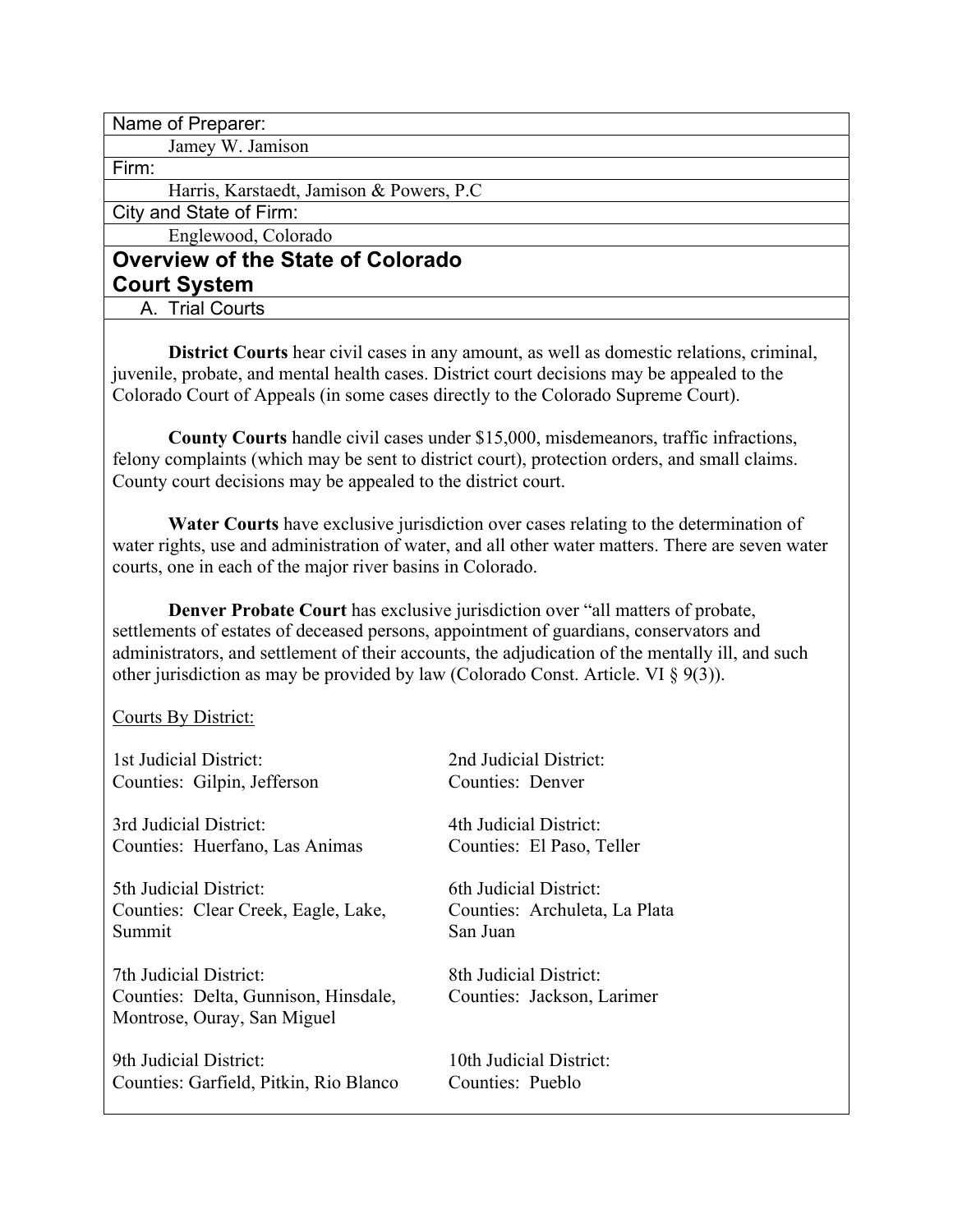| 11th Judicial District:                                                                                 | 12th Judicial District:                                   |
|---------------------------------------------------------------------------------------------------------|-----------------------------------------------------------|
| Counties: Chaffee, Custer, Fremont, Park                                                                | Counties: Alamosa, Conejos, Costilla                      |
|                                                                                                         | Mineral, Rio Grande, Saguache                             |
| 13th Judicial District:<br>Counties: Kit Carson, Logan, Morgan,<br>Phillips, Sedgwick, Washington, Yuma | 14th Judicial District:<br>Counties: Grand, Moffat, Routt |
|                                                                                                         |                                                           |
| 15th Judicial District:                                                                                 | 16th Judicial District:                                   |
| Counties: Baca, Cheyenne, Kiowa,<br>Prowers                                                             | Counties: Bent, Crowley, Otero                            |
|                                                                                                         |                                                           |
| 17th Judicial District:                                                                                 | 18th Judicial District:                                   |
| Counties: Adams, Broomfield                                                                             | Counties: Arapahoe, Douglas, Elbert                       |
|                                                                                                         | Lincoln                                                   |
|                                                                                                         |                                                           |
| 19th Judicial District:                                                                                 | 20th Judicial District:                                   |
| Counties: Weld                                                                                          | Counties: Boulder                                         |
| 21st Judicial District:                                                                                 | 22nd Judicial District:                                   |
| Counties: Mesa                                                                                          | Counties: Dolores, Montezuma                              |
|                                                                                                         |                                                           |
| <b>B.</b> Appellate Courts                                                                              |                                                           |
|                                                                                                         |                                                           |

The Colorado Court of Appeals is the state's intermediate appellate court, and is usually the first court of appeals for decisions from the district courts, Denver Probate Court, and Denver Juvenile Court. The Court of Appeals also reviews decisions of several state administrative agencies. The Colorado Court of Appeals has specific appellate jurisdiction over decisions originating from a number of state administrative boards and agencies, including the Industrial Claim Appeals Office. Reviews of the Colorado Court of Appeals' decisions are directed to the Colorado Supreme Court.

The Colorado Supreme Court is the court of last resort in Colorado's state court system. The court generally hears appeals from the Court of Appeals, although in some instances individuals can petition the Supreme Court directly regarding a lower court's decision.

### **Procedural**

A. Venue

All actions affecting real property shall be tried in the county in which the subject of the action, or a substantial part thereof, is situated. C.R.C.P. 98.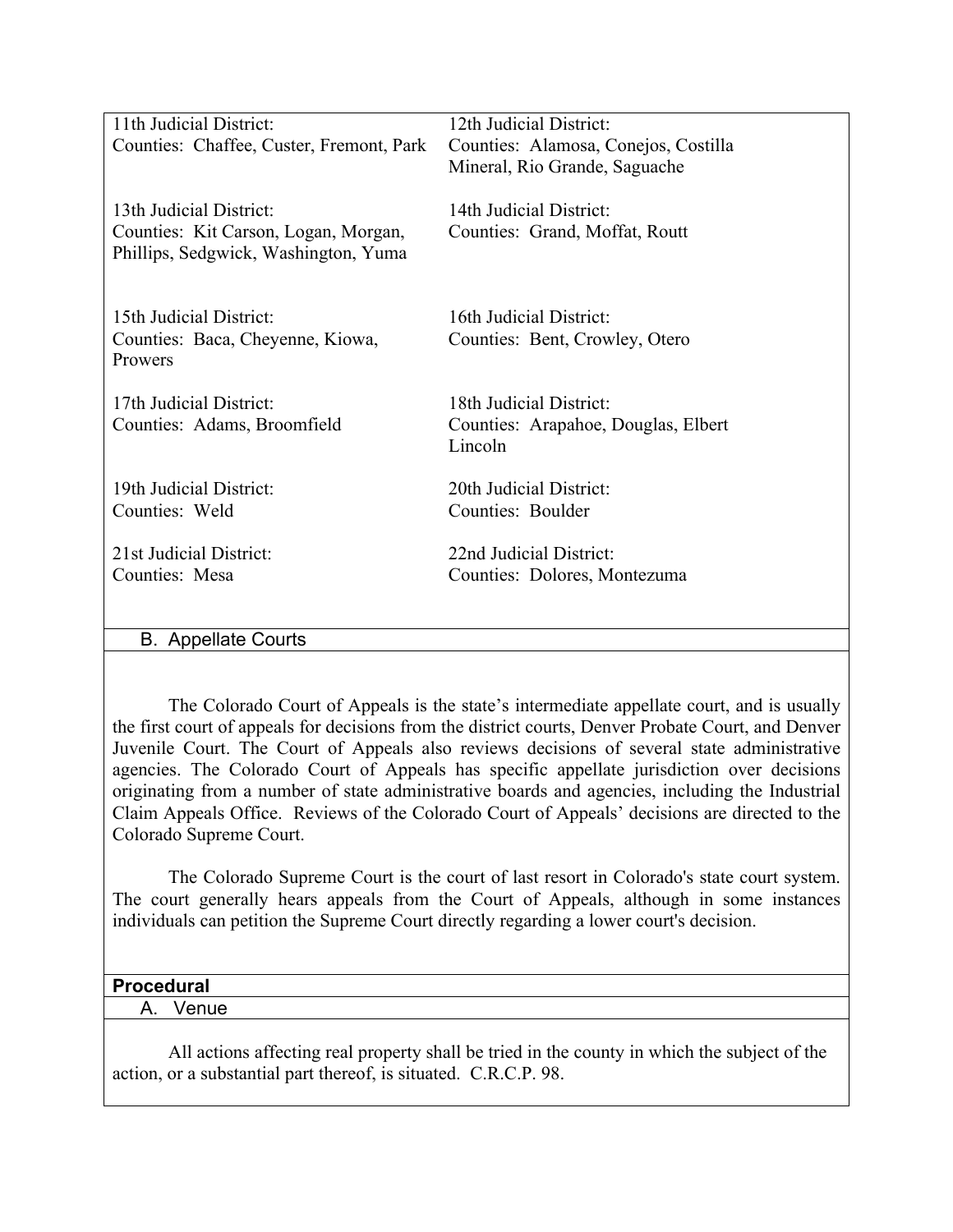Under C.R.C.P. 98(c)(1), tort, contract and other actions, not otherwise provided for are to be tried in the county in which the defendants, or any of them reside, may reside at the commencement of the action, or in the county where the plaintiff resides when service is made on the defendant in such county.

### B. Statute of Limitations

### § 13-80-101, C.R.S. - General limitation of actions - Three years

Contract actions; breach of trust or breach of fiduciary duty; actions for fraud, misrepresentation, concealment or deceit; claims under Uniform Consumer Credit Code; replevin or for taking, detaining, or converting goods or chattels; actions including personal contracts and actions under the Uniform Commercial Code; actions under "Motor Vehicle Financial Responsibility Act"; actions of debt; actions for recovery of erroneous or excessive refunds; tort actions for bodily injury or property damage arising out of use of operation of a motor vehicle

### § 13-80-102, C.R.S. - General limitation of actions - Two years

Tort actions, including but not limited to actions for negligence, trespass, malicious abuse of process, malicious prosecution, outrageous conduct, interference with relationships, and tortious breach of contract

### § 13-80-102.5, C.R.S. - Limitation of actions - medical or health care

No action alleging negligence, breach of contract, lack of informed consent or other action arising in tort or contract to recover damages from any health care institution, or any health care professional, shall be maintained unless such action is instituted within 2 years after the date that such action accrues pursuant to section 13-80-108(1), but in no event shall an action be brought more than three years after the act or omission which gave rise to the action.

### § 13-80.103, C.R.S. - General limitation of actions - One year

Tort actions of assault, battery, false imprisonment, false arrest, libel and slander, actions for escape of prisoners, actions against sheriffs, coroners, police officers, firefighters, national guardsmen, or any other law enforcement authority, actions for any penalty or forfeiture of any penal statutes, actions under the "Motor Vehicle Repair Act of 1977", article 9 of title 42, C.R.S., actions for negligence, fraud, willful misrepresentation, deceit, or conversation of trust funds brought under second 12-61-303, C.R.S., actions against a person alleging liability for a penalty for commission of a class A or a class B traffic infraction, as defined in Second 42-4-1701, C.R.S.

### § 13-80-103.5, C.R.S.—General Limitation of Actions—Six Years

Actions to recover a liquidated debt or an unliquidated, determinable amount of money due to the person bringing the action; all actions for the enforcement of rights set forth in any instrument securing the payment of or evidencing any debt; all actions of replevin to recover the possession of personal property encumbered under any instrument securing any debt; actions for arrears of rent; actions by the public employees' retirement association to collect unpaid contributions from employers for persons who are not members or inactive members at the time the association first notifies an employer of its claim for unpaid contributions.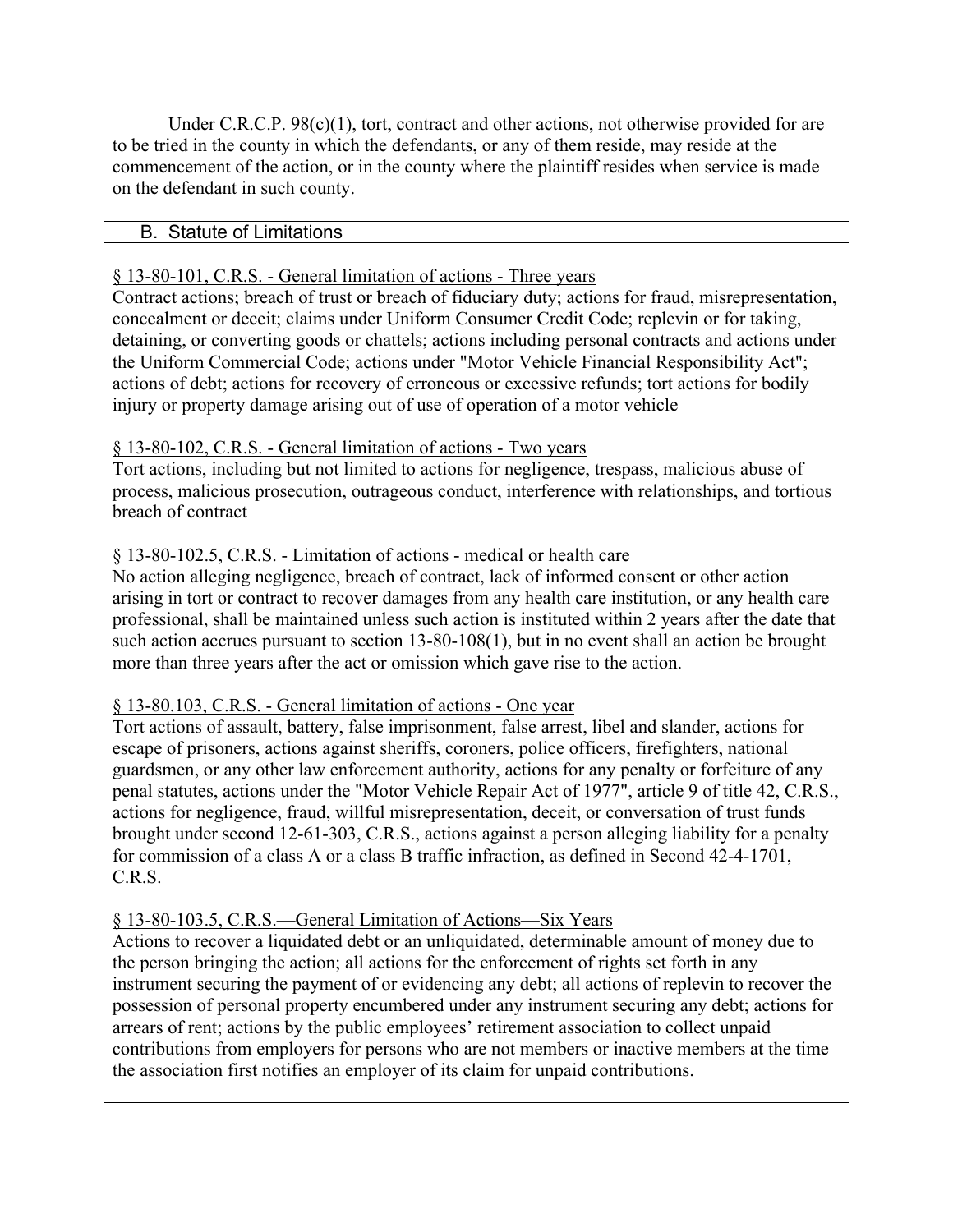### C. Time for Filing An Answer

A defendant shall file his answer or other response within 21 days after the service of the summons and complaint on him. If the Summons is served out of state, the answer is due within 35 days after the service upon him. C.R.C.P. 12(a)

Under Colorado's Civil Access Pilot Project, Rule, 3.2, the due date for filing the answer and all other responsive pleadings shall be 21 days following the filing of the Plaintiff's initial disclosure statement required by Pilot Project Rule 3.1.

### D. Dismissal Re-Filing of Suit

Under C.R.C.P. 41(a), the Plaintiff may dismiss the action without order of the court upon payment of costs: (A) By filing a notice of dismissal at any time before filing or service by the adverse party of an answer or of a motion for summary judgment, whichever occurs first; or (B) by filing a stipulation of dismissal signed by all parties who have appeared in the action. Unless otherwise stated in the notice of dismissal or stipulation, the dismissal is without prejudice except that a notice of dismissal operates as an adjudication on the merits when filed by a plaintiff who has once previously dismissed in any court an action based on or including the same claim.

Involuntary dismissal by defendant—a defendant may move for dismissal of an action or of any claim against him for failure of a plaintiff to prosecute or comply with the Colorado Rules of Civil Procedure, or any order of court

Involuntary dismissal by court—actions not prosecuted or brought to trial with due diligence may be dismissed by the court with prejudice after reasonable notice by the court and in accordance with C.R.C.P. 121, section 1-10.

### **Liability**

A. Negligence

Common Law Negligence:

For a plaintiff to recover from a defendant on a claim of negligence, the plaintiff must prove the following by a preponderance of the evidence:

- (1) Plaintiff had injuries, damages or losses;
- (2) The defendant was negligent; and
- (3) The defendant's negligence was a cause of the plaintiff's injuries, damages or losses.

*See* CJI-4th, 9:1.

 "Reasonable care" is that degree of care which a reasonably careful person would use under the same or similar circumstances. See CJI-4th, 9:8.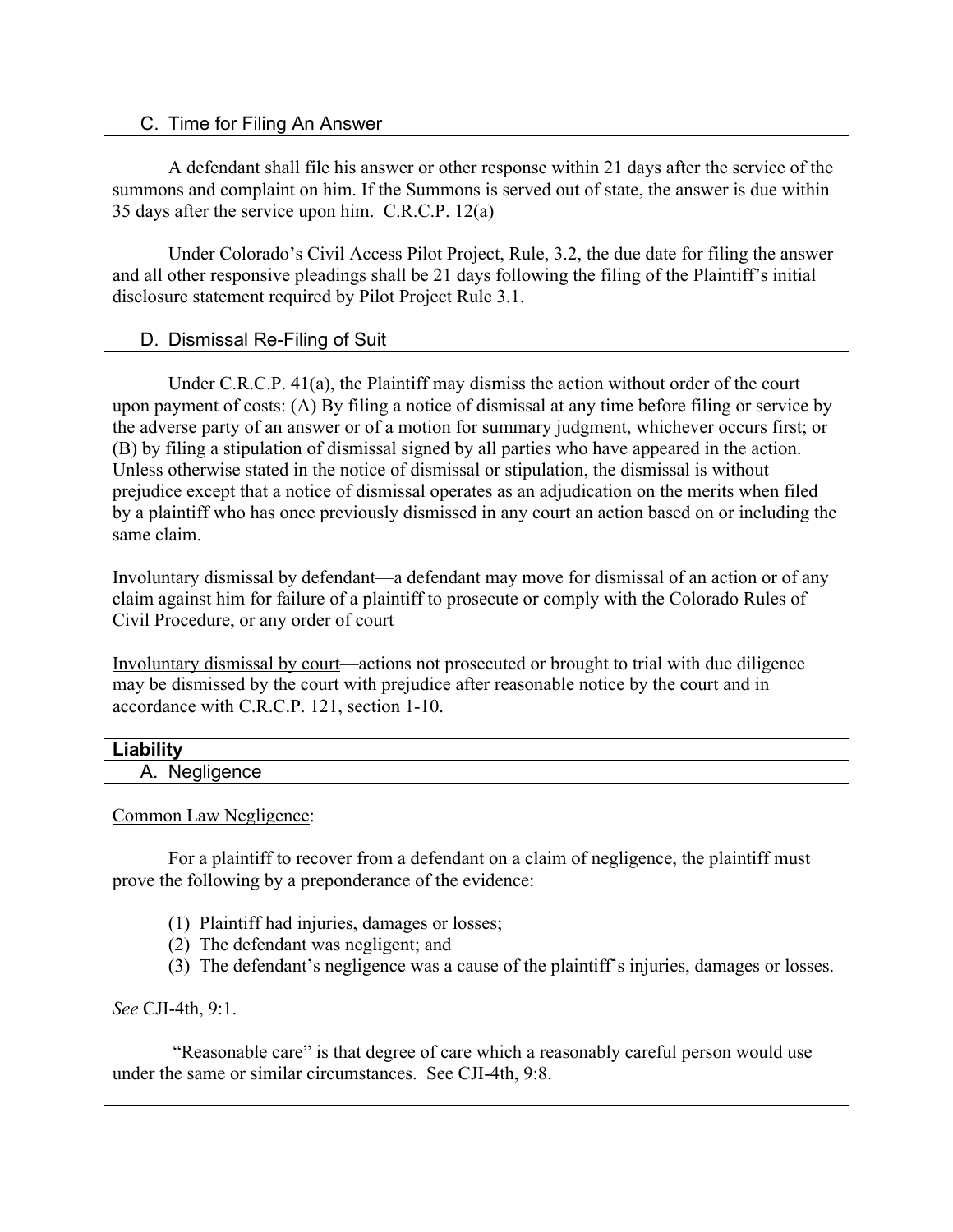"In negligence, the actor does not desire to bring about the consequences which follow, nor does he know that they are substantially certain to occur, or believe that they will. There is merely a risk of such consequences, sufficiently great to lead a reasonable person in his position to anticipate them, and to guard against them." *Wells Fargo Realty Advisors Funding, Inc. v. Uioli, Inc.*, 872 P.2d 1359, 1365-66 (Colo. App. 1994).

## B. Negligence Defenses

## § 13-21-111, C.R.S.:

Comparative Negligence: Plaintiff may recover his damages, reduced by percentage of his comparative negligence, unless he is 50 percent or more comparatively negligent, in which case judgment will be entered for defendant C.R.S. §13-21-111(3). If Plaintiff's negligence is less than 50%, each defendant is liable for his or her percentage of negligence. *B.G. Inc. v. Gross*, 23 P.3d 691 (Colo. 2001). Comparative negligence is a defense to, but it may not be a complete defense depending on the case. CJI-4th 9:31.

Colorado statute providing for use of comparative fault as measure of damages in products liability actions relates only to damages and not to liability; it merely permits jury to consider fault in arriving at a damage figure. §13-21-406, C.R.S.; *Welch v. F.R. Stokes,* 555 F. Supp. 1054, 1055 (D. Colo. 1983).

Non-parties: Finder of fact allowed to consider degree of percentage of negligence or fault of person not party to action, if nonparty was someone with whom claimant had settled with or if defending party has given notice of identity of nonparty within 90 days following commencement of action. § 13-21-111.5(3)(b), C.R.S..

Plaintiff never has obligation to negate comparative negligence, because such negligence is an affirmative defense, defendant has burden of proving it. *Stevens v. Strauss,* 364 P.2d 382, 384 (1961).

## Assumption of Risk:

A person assumes the risk of injury or damage if the person voluntarily or unreasonably himself or herself to such injury or damage with knowledge or appreciation of the danger and risk involved. CJI-4th 9:6.

In Colorado, assumption of risk is a form of contributory negligence. *Brown v. Kreuser*, 560 P.2d 105 (Colo. App. 1977).

## C. Gross Negligence, Recklessness, Willful and Wanton Conduct

Willful and wanton conduct is "purposeful conduct committed recklessly with conscious disregard for the rights and safety of others." *Forman v. Brown*, 944 P.2d 559, 564 (Colo. App. 1996).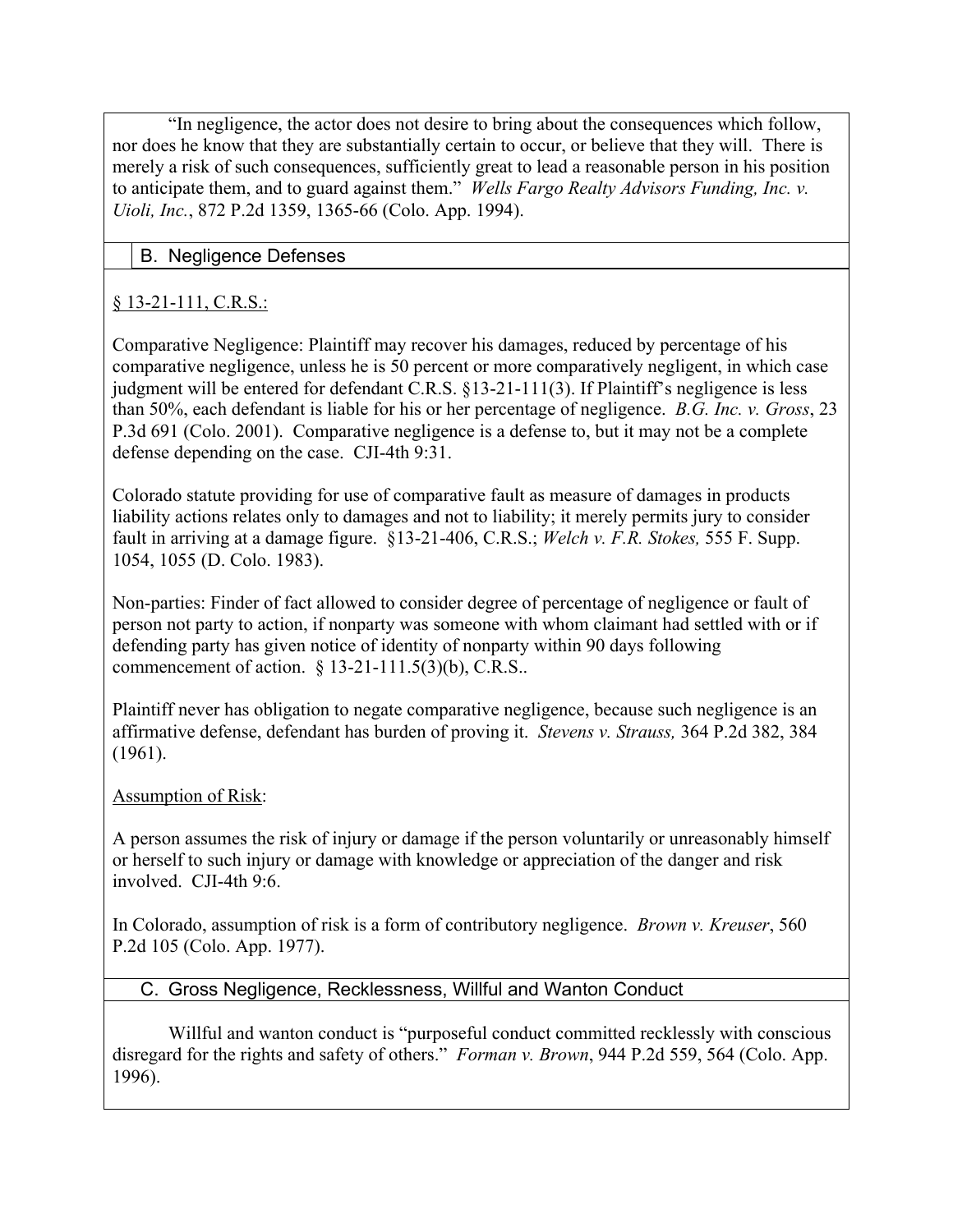Comparative negligence is a defense to willful and wanton negligence. *White v. Hansen*, 837 P.2d 1229 (Colo. 1992).

### D. Negligent Hiring and Retention

An employer has a duty to exercise reasonable care in hiring his or her employees. *See Connes v. Molalla Transp. System, Inc.*, 831 P.2d 1316, 1321 (Colo. 1992). The extent of that duty depends on the anticipated degree of contact the employee will have with other people in carrying out the employee's tasks. *Moses v. Diocese of Colorado*, 863 P.2d 310, 328 (Colo. 1993) (citing *Connes*, 831 P.2d at 1321). An employer must exercise additional care where the employer expects the employee to be in frequent contact with the public or the employment is of the type that would foster close contact between the employee and particular people. *Id.*; *see also* Restatement (Second) of Agency § 213 cmt. D (1958) (if the work is likely to subject outside persons to a significant risk of serious harm, there is a special duty to investigate the employee's background).

An employer may also be liable for negligent supervision of his or her employees. *See Moses*, 863 P.2d at 329. Negligent supervision occurs where the employer "knows or should have known that an 'employee's conduct would subject third parties to an unreasonable risk of harm..." *Id.* (quoting *Destefano*, 763 P.2d at 288). To hold an employer liable for negligent supervision of an employee, a plaintiff must show that the employer knew that the employee "posed a risk of harm to the plaintiff and that the harm that occurred was a foreseeable manifestation of that risk." *Keller v. Koca*, 111 P.3d 445, 446 (Colo. 2005). Negligent supervision applies to acts of an employee that are *outside* of the scope of employment, however it does not extend to all tortious acts by an employee. *Id.* at 448. Instead "'[l]iability of the employer is predicated on the employer's antecedent ability to recognize a potential employee's attribute[s] of character or prior conduct which would create an undue risk of harm to those with whom the employee came in contact in executing his employment responsibilities'" *Id.* (quoting *Moses*, 863 P.2d at 327) (internal quotations omitted). The inquiry then becomes whether the "employee's acts are 'so connected with the employment in time and place' such that the employer knows that harm may result from the employee's conduct and that the employer is given the opportunity to control such conduct." *Id.* at 448-49 (quoting Fowler V. Harper & Posey M. Kime, *The Duty to Control the Conduct of Another*, 43 *Yale L.J.* 886, 896 (1934)); *see e.g. Moses*, 863 P.2d at 329 (the known risk that a priest may engage in sexual relations with parishioners receiving counseling, even though the acts fell outside of the employee's course and scope of employment, created a duty in diocese to take steps to insure that the priest was not in a position to conduct counseling).

## E. Negligent Entrustment

To hold a person liable under the theory of negligent entrustment, plaintiff must prove: (1) a supplier permitting a third party to use something or to engage in an activity; (2) under the control of the supplier; and (3) the supplier gave permission either knowing, or having reason to know, that the third party intended or was likely to create an unreasonable risk of harm to others by their conduct. *See Casebolt v. Cowan*, 829 P.2d 352 (Colo. 1992).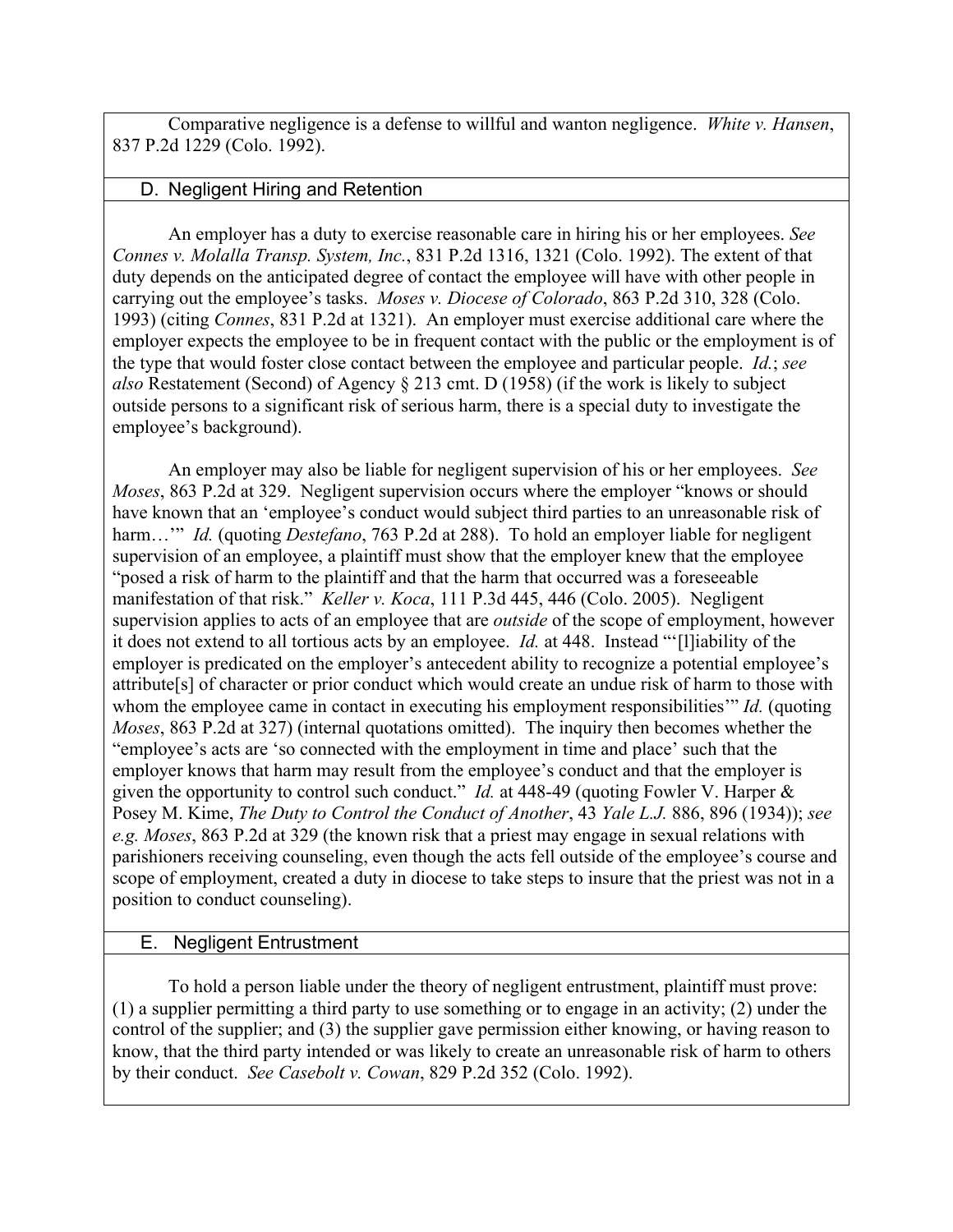#### F. Dram Shop

With regard to establishing causation under the Dram Shop Act, the Colorado Court of Appeals addressed this issue within the context of a claim made by a plaintiff directly injured by an intoxicated patron in *Strauch v. Build It*, 226 P.3d 1235 (Colo. App. 2009) ("*Strauch*"). The *Strauch* Court addressed whether section 12-47-801, C.R.S. could impose liability on a nightclub when it had served alcohol to a visibly intoxicated patron who later stabbed the plaintiff with a knife while the plaintiff was walking to a hotel room and less than two blocks away from the nightclub. The Court found that the nightclub was liable under section 12-47-801 and reasoned that "it suffices that the vendor's improper service of alcohol caused the patron's intoxication and patron's intoxication caused the plaintiff's injuries." *Strauch v. Build It*, 226 P.3d 1235, 1238 (Colo. App. 2009) ("*Strauch*"). Foreseeability is not a part of a causation analysis when assessing liability under the act. *Id*.

In Colorado, the dram shop statute serves as the exclusive remedy for a Plaintiff injured by an intoxicated person against a vendor of alcoholic beverages. Section 12-47-801, C.R.S. provides as follows:

(1) The general assembly hereby finds, determines, and declares that this section shall be interpreted so that any common law cause of action against a vendor of alcohol beverages is abolished and that in certain cases the consumption of alcohol beverages rather than the sale, service, or provision thereof is the proximate cause of injuries or damages inflicted upon another by an intoxicated person except as otherwise provided in this section.

(2) As used in this section, "licensee" means a person licensed under the provisions of this article or article 46 or 48 of this title and the agents or servants of such person.

(3)(a) No licensee is civilly liable to any injured individual or his or her estate for any injury to such individual or damage to any property suffered because of the intoxication of any person due to the sale or service of any alcohol beverage to such person, except when:

(I) It is proven that the licensee **willfully and knowingly** (emphasis added) sold or served any alcohol beverage to such person who was under the age of twenty-one years or who was **visibly intoxicated** (emphasis added); and

(II) The civil action is commenced within one year after such sale or service.

(b) No civil action may be brought pursuant to this subsection (3) by the person to whom the alcohol beverage was sold or served or by his or her estate, legal guardian, or dependent.

(c) In any civil action brought pursuant to this subsection (3), the total liability in any such action shall not exceed two hundred eighty thousand eight hundred and ten dollars (\$280,810).

### G. Joint and Several Liability

Section 13-21-111.5, C.R.S.--several liability applies in actions brought as a result of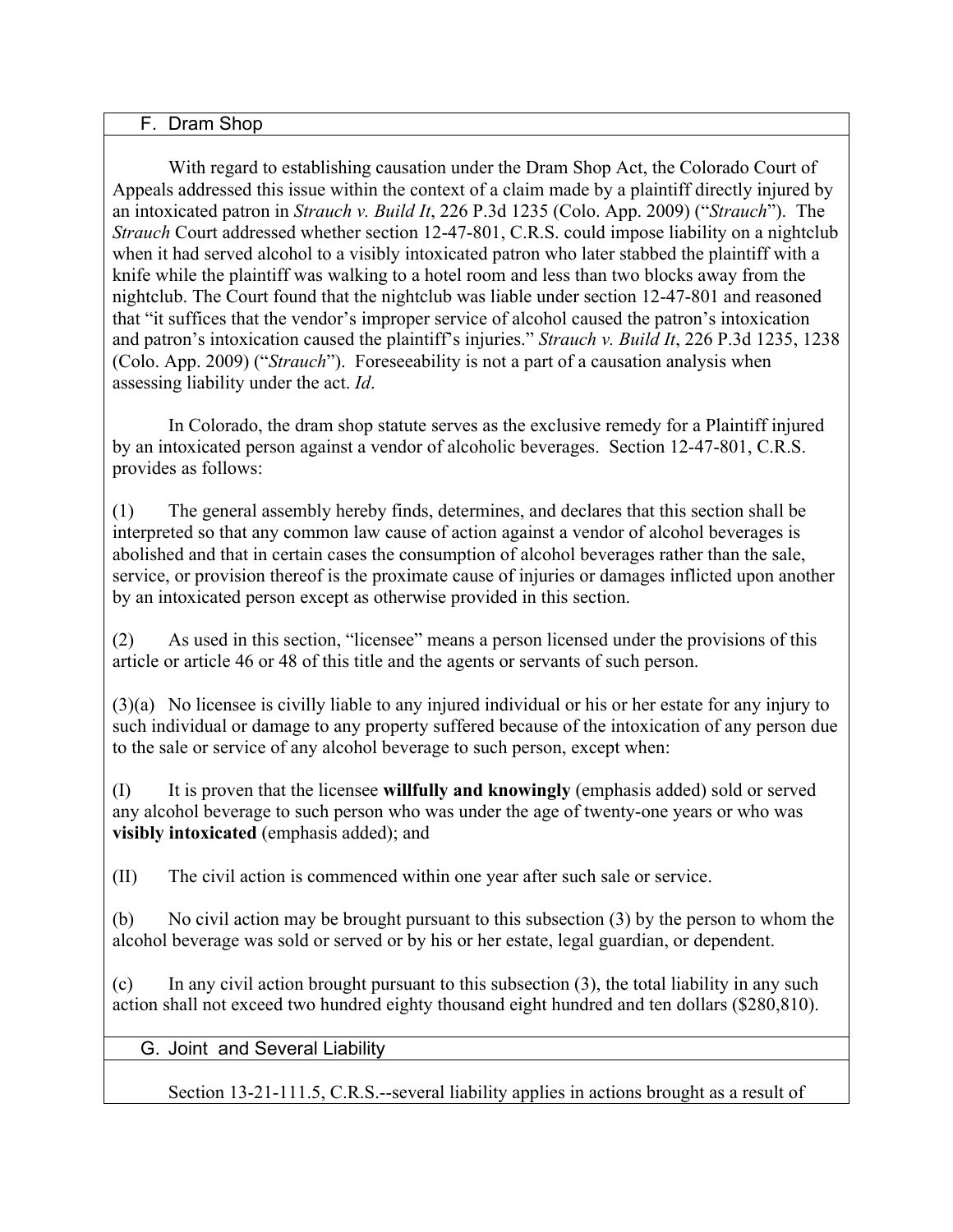death or an injury to person or property. Joint liability applies to person who consciously conspire and deliberately pursue a common plan or design to commit a tortious act.

In multiple defendant cases, joint and several liability has been abolished. In any action brought as result of death or injury to person or property, no defendant shall be liable for amount greater than that represented by degree or percentage of negligence or fault attributable to that defendant. C.R.S. § 13-21-111.5.

The legislative enactment  $(\S 13-21-111.5)$  "rectifies the inequity' caused by the common law rule of joint and several liability whereby any one responsible could have been liable for all losses which the plaintiff incurred." See *Paries ex rel. Paris v. Dance*, 194 P.3d 404, 407 (Colo. App. 2008) (quoting *Bohrer v. DeHart*, 961 P.2d 472, 475 (Colo. 1998).

### H. Wrongful Death and/or Survival Actions

Section 13-21-201, C.R.S., also known as the Wrongful Death Act, provides certain persons standing to make claims for injuries caused by the death of another. In pertinent part, section  $13-21-201(1)(a)$  designates those who can recover as (1) the spouse of the deceased; (2) if there is no spouse, the heirs of the deceased; or (3) a designated beneficiary. In addition, section 13-21-201(1)(c) states that in the event that the decedent has no spouse, no descendants, and no designated beneficiary, the decedents parents may recover.

Section 13-21-202, allows for a person with legal standing as an heir to bring a claim against an alleged wrongdoer, as long as there is a legally recognizable liability claim that can be brought against the alleged wrongdoer. The statute reads as follows:

When the death of a person is caused by a wrongful act, neglect, or default of another, and the act, neglect, or default is such as would, if death had not ensued, have entitled the party injured to maintain an action and recover damages in respect thereof, then, and in every such case, the person who or the corporation which would have been liable, if death had not ensued, shall be liable in an action for damages notwithstanding the death of the party injured.

When an adult decedent is without a spouse or dependent children at the time of death, his or her parent can bring a wrongful death action

### I. Vicarious Liability

"Captain of the Ship Doctrine"—holds physicians vicariously liable for the actions of others in an operating room. It's grounded in repondeat superior and imposes vicarious liability on a physician for the negligence of hospital employees under the surgeon's control and supervision during surgery. *Beadles v. Metayka*, 311 P.2d 711, 713-14 (Colo. 1957).

Where an employer, as a principal, is vicariously liable for the tort of its employee, acting as the employer's agent, a tort victim may proceed against either the principal on the basis of vicarious liability, the agent for the agent's direct liability, or against both the agent and the principal. Regardless of whom a victim decides to sue, there may be only one satisfaction of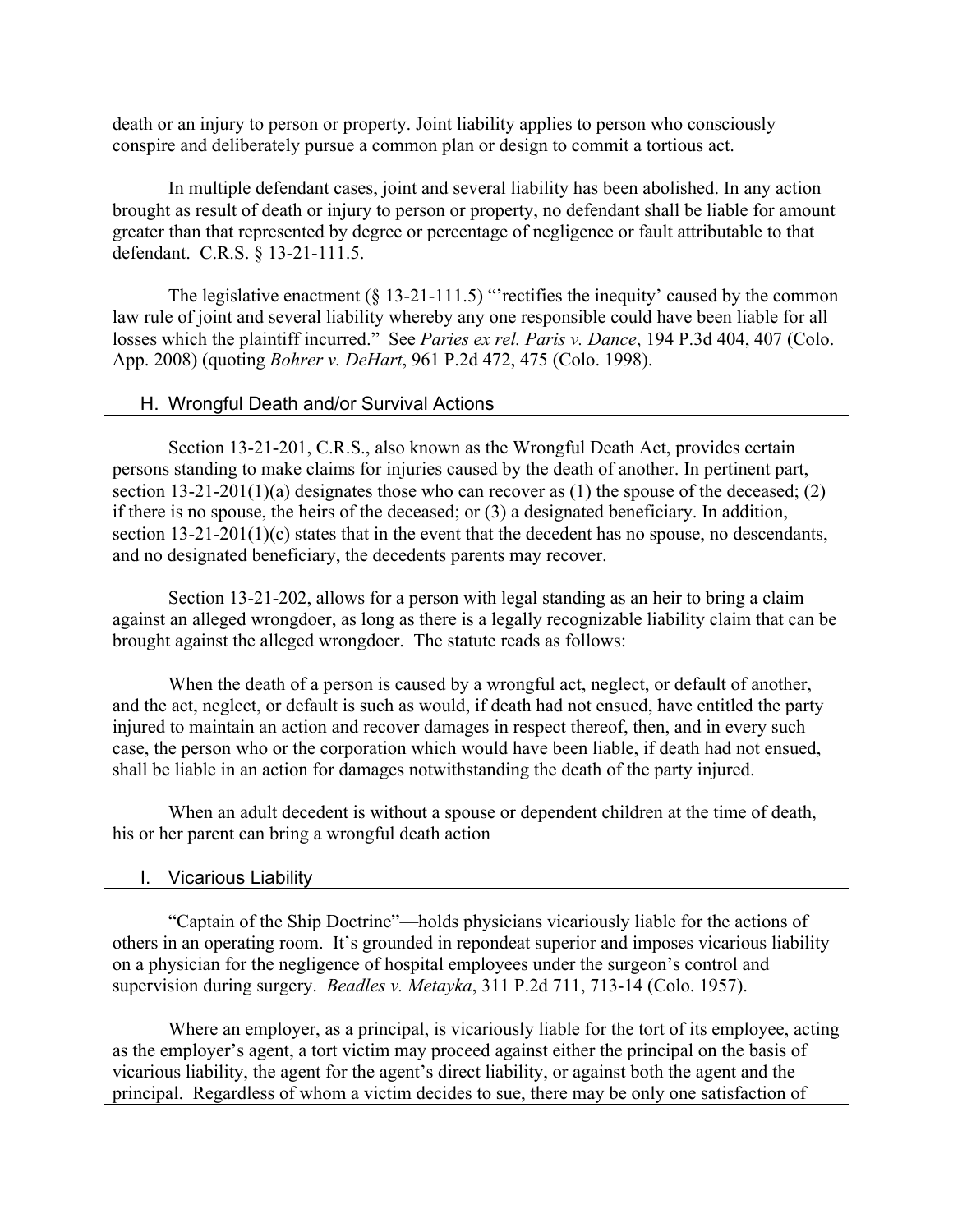judgment based upon the victim's injuries. *See Meredith v. Ramsdell*, 384 P.2d 941 (Colo. 1963).

While indemnity is not available between joint tortfeasors, if the employer is free from negligence, there is a right of indemnity against the employee. A principal is entitled to be reimbursed for all sums which the principal is required to pay, together with other damages the principal sustained because of the principal's vicarious liability for the agent. *See Brochner v. Western Ins. Co.*, 724 P.2d 1293 (Colo. 1986).

## J. Exclusivity of Workers' Compensation

Workers' Compensation Act of Colorado:

"An injured worker's exclusive remedy for injuries that arise out of or in the course of employment is recovery under the workers' compensation statutes." See  $\&$  8-40-101, C.R.S. (2012); *Aviado v. Indust. Claim Appeals Office*, 228 P.3d 177, 180 (Colo. App. 2009)

## **Damages**

A. Statutory Caps on Damages

In accordance with  $\frac{12-47-801}{10}$ . C.R.S., the adjusted limitations for damages, utilizing the "consumer price index for Denver-Boulder, all items, all urban consumers", are as follows:

For all claims for relief that accrue on and after Jan. 1, 2008:

Liability of a vendor of alcoholic beverages under  $\S$  12-47-801(3)(c), or a social host under  $\S$  12-47-801(4)(c), C.R.S.—the adjusted limitation is \$280,810.

Limit on damages for noneconomic losses or injuries under  $\S$  13-21-102.5--\$468,010, which may be increased by the court upon clear and convincing evidence to a maximum of \$936,030.

Limit on noneconomic damages for wrongful death by negligence is \$436,070.

Limit on solatium recoverable for wrongful death by negligence is \$87,210.

Colorado's Health Care Availability Act--§ 13-64-302, C.R.S. (2012):

Total amount recoverable for a course of care for all defendants in any civil action for damages in tort brought against a health care professional as defined in  $\S$  13-64-202 or a health care institution, as defined in § 13-64-202, shall not exceed \$1 million present value per patient, including any claim for derivative noneconomic loss or injury, of which not more than \$300,000 present value per patient, including any derivative claim, shall be attributable to direct or derivative noneconomic loss or injury; except that, if, upon good cause shown, the court determines that the present value of past and future economic damages would exceed such limitation and that the application of such limitation would be unfair, the court may award in excess of the limitation the present value of additional past and future economic damages only.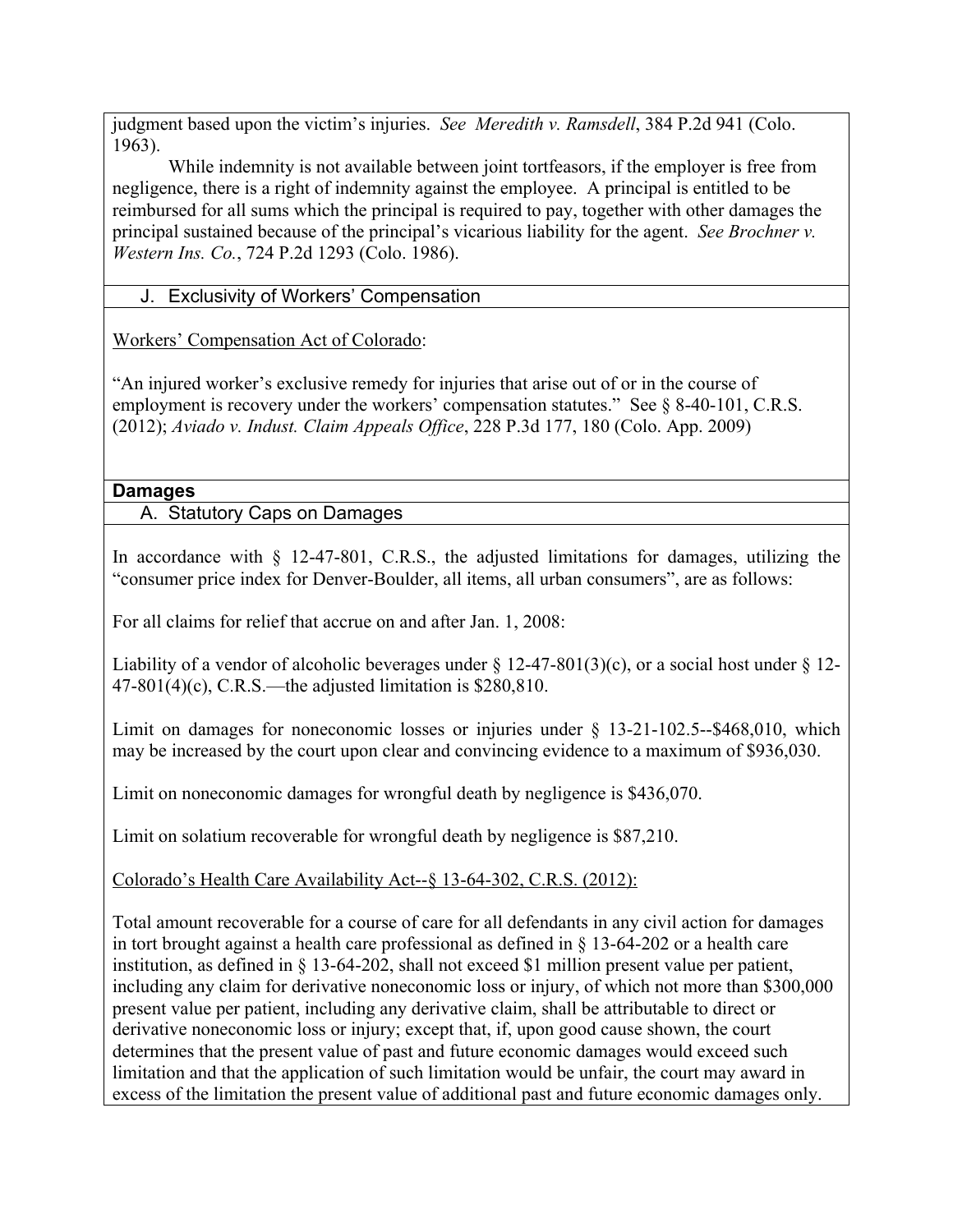### B. Compensatory Damages for Bodily Injury

Damages for physical impairment or disfigurement are a separate category of compensatory damages recoverable. See *Preston v. Dupont*, 35 P.3d 433, 440 (Colo. 2001).

A plaintiff who has established liability for personal injury is entitled to compensatory damages. See *Seaward Const. Co., Inc. v. Bradley*, 817 P.2d 971 (Colo. 1991). While compensatory damages are intended to make the plaintiff whole, punitive damages are intended to punish and therefore prejudgment interest may not be awarded on punitive damages in a personal injury action. *Bradley*, 817 P.2d at 971.

"Loss of enjoyment of life" is considered a component of "pain and suffering" included in recoverable noneconomic damages. *Pringle v. Valdez*, 171 P.3d 624, 630 (Colo. 2007).

"Loss of consortium"—damages for loss of consortium may be recovered by either spouse when there has been a personal injury to the marital partner. CJI-4th 6:5 and 6:6. Loss of consortium is itself a personal injury that gives rise to a separate cause of action belonging to the injured party's spouse. *Draper v. DeFrenchi-Gordineer*, 282 P.3d 489 (Colo. App. 2011), *cert. denied* (2012). To recover for loss of consortium, a plaintiff must prove that his or her spouse incurred injuries as a result of the defendant's negligence that concomitantly caused a loss of the affection, society, companionship, household services, aid or comfort to the party claiming loss of consortium. CJI-4th 6:6; *American Ins. Co. v. Naylor*, 87 P.2d 260 (Colo. 1939).

"Thin Skull Doctrine"—in determining the amount of a plaintiff's actual damages, a jury may not reduce the amount of damages or refuse to award damages because of any physical frailties, mental condition, illness, etc., of the plaintiff that may have made him or her more susceptible to injury, disability, or impairment than an average or normal person. CJI-4th 6:7.

### C. Collateral Source

The collateral source rule prohibits a jury or trial court from ever considering payments or compensation that an injured plaintiff receives from his or her third-party insurance. This evidentiary principle controls in collateral source cases in which amounts paid evidence is offered for the purpose of determining the reasonable value of medical services. See *Wal-Mart Stores, Inc. v. Crossgrove*, 276 P.3d 562, 566 (Colo. 2012).

The pre-verdict evidentiary component of the collateral source rule prevails in collateral source cases to bar the admission of the amounts paid for medical services. Admitting amounts paid into evidence for any purpose, including the purpose of determining reasonable value, in a collateral source case carries with it an unjustifiable risk that the jury will infer the existence of a collateral source—most commonly an insurer—from the evidence, and thereby improperly diminish the plaintiff's award. *Crossgrove*, 276 P.3d at 567. Thus, evidence of amounts paid by a collateral source are excluded even to show the reasonable value of services rendered. *Crossgrove*, 276 P.3d at 568.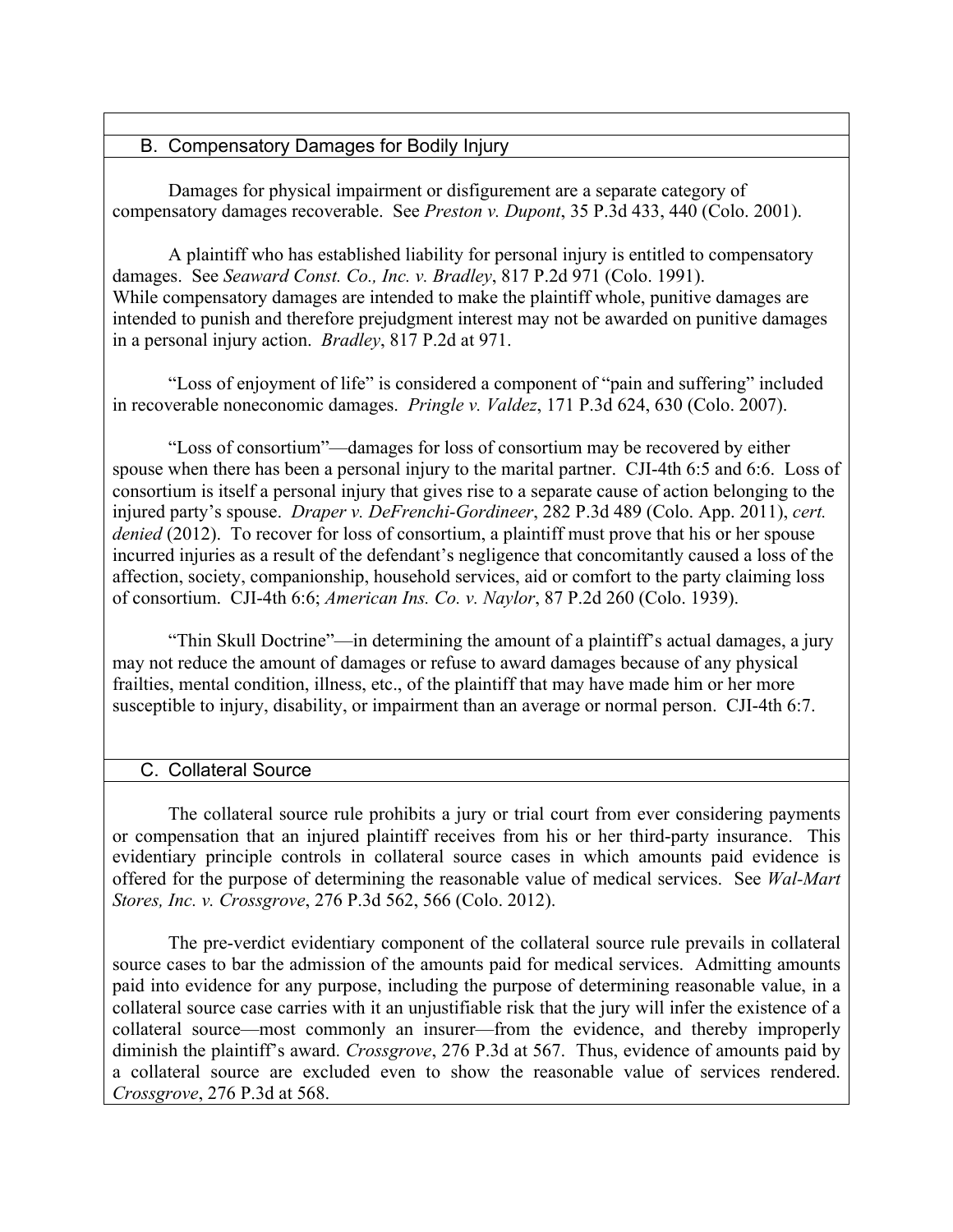The purpose of the collateral source rule is to prevent the defendant from receiving credit for the compensation that the plaintiff received from another source. *Colorado Permanente Medical Group, P.C. v. Evans*, 926 P.2d 1218 (Colo.1996). Colorado has codified the collateral source rule for tort cases in C.R.S. 13-21-111.6. That section modifies the common law rule to limit the circumstances under which a plaintiff may receive double compensation for an injury. Specifically, the statute requires reduction of tort damages awards by the amount a plaintiff "has been or will be wholly or partially indemnified or compensated for his loss by any other person, corporation, insurance company, or fund in relation to the injury, damage, or death sustained. C.R.S. 13-21-111.6.

The statute, however, contains a "contract exception" provision which states that a "verdict shall not be reduced by the amount by which [the plaintiff] has been or will be wholly or partially indemnified or compensated by a benefit paid as a result of a contract entered into and paid for by or on behalf of [the plaintiff]." *Colorado Permanente Medical Group, P.C. v. Evans*, 926 P.2d 1218, (Colo.1996). For example, pursuant to the "contract exception" , the verdict will not be reduced by payments received from the state pension fund (*Van Waters & Rogers, Inc. v. Keelan*, 840 P. 2d 1070 (Colo. 1992), or by any benefits that result from the contract of employment, such as, social security benefits and workers' compensation benefits. *Combined Communications Corp. Inc. v. Public Service Company of Colorado*, 865 P.2d 893 (Colo. App. 1993).

#### D. Pre-Judgment/Post judgment Interest

When a plaintiff has properly requested and is awarded pre-judgment interest, such interest is incorporated into the judgment and becomes part of the judgment itself. *Sperry v. Field*, 205 P.3d 365, 368 (Colo. 2009). Interest is calculated at 9% per annum.

When a plaintiff is not entitled to prejudgment interest and the judgment debtor appeals the judgment, plaintiff is entitled to an award of postjudgment interest calculated from the date judgment was entered to the date of satisfaction, and not from the date upon which the action accrued. *Sperry, supra*; § 13-21-102(2)(a).

If a judgment for money in an action to recover damages for person injuries is appealed by a judgment debtor and the judgment is modified or reversed with a direction that a judgment for money be entered in the trial court, interest shall be payable from the date the action accrued until judgment is satisfied and payable on the amount of 3% per annum.

### E. Damages for Emotional Distress

Emotional distress is the generic term for pain and suffering and is conditionally allowed in Colorado. In tort actions where there is no threat of bodily harm to anyone, emotional distress damages are generally not available. See e.g. *Matthews v. Lomas & Nettleton Co.*, 754 P.2d 791 (Colo. App. 1988).

To establish a claim for negligent infliction of emotional distress under Colorado law, the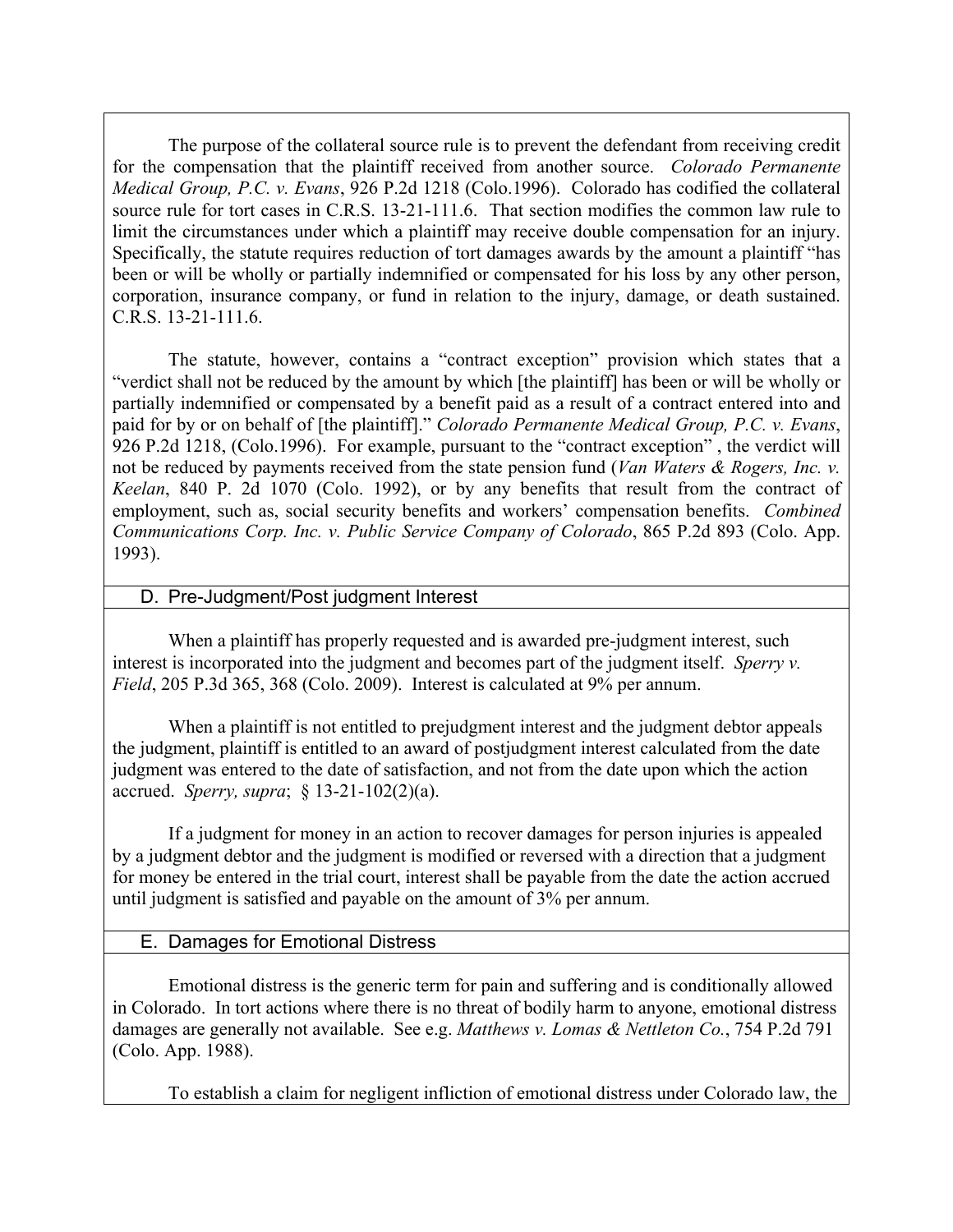plaintiff must show that the defendant's negligence created an unreasonable risk of physical harm and caused the plaintiff to be put in fear for his or her *own* safety, that this fear had physical consequences or resulted in long-continued emotional disturbance, and that the plaintiff's fear was the cause of the damages sought. The plaintiff must also show that he or she either suffered physical injury or was in the "zone of danger." *Draper v. DeFrenchi-Gordineer*, 282 P.3d 489, 497 (Colo. App. 2011).

Negligent infliction of emotional distress is not a derivative claim, but instead is an independent tort injury suffered by the bystander himself or herself as a result of the shock of having witnessed an extraordinary or traumatic event. *Draper*, 282 P.3d at 497.

An exception to this general rule is sometimes found in the context of interpreting specific statutes or contract terms where negligent infliction of emotional distress is included under the specific definition of a "derivative claim." *Draper*, 282 P.3d at 497.

Colorado has adopted the Restatement (Second) of Torts definition of intentional infliction of emotional distress: "One who by extreme and outrageous conduct intentionally or recklessly cuases severe emotional distress to another is subject to liability for such emotional distress, and if bodily harm to the other results from it, for such bodily harm." *Han Ye Lee v. Colorado Times, Inc.*, 222 P.3d 957, 963 (Colo. App. 2009).

### F. Wrongful Death and/or Survival Action Damages

The Wrongful Death Act grants the surviving spouse the exclusive right to bring an action within the first year from the date of death. *See* § 13-21-201, *et seq*., C.R.S. (2011); *Campbell v. Shankle*, 680 P.2d 1352, 1353 (Colo. App. 1984). The right of the decedent's children to bring a wrongful death action hinges upon whether there is no surviving spouse, or whether the surviving spouse has elected not to sue within the statutory one year period. *See Howlett v. Greenberg*, 530 P.2d 1285, 1287 (Colo. App. 1974). The Act limits recovery to one civil action for the wrongful death of any one decedent. Section 13-21-203(1)(a), C.R.S. (2011); *see also Hahn v. Union Pac. R. Co.*, 162 F. Supp. 558, 560 (D. Colo. 1958) ("The wrongful death statute creates but one indivisible cause of action which remains the same whether enforceable by the surviving spouse, by the minor child or children, or by the others named in the statute.") (quoting *Cummins v. Kansas City Public Service Company*, 66 S.W. 2d 920 (Mo. 1933)). "The one civil action limitation reflects a legislative intent to prevent relatives of a decedent from instituting multiple, individual suits against the same defendant." *Sereff v. Steedle*, 148 P.3d 192, 197 (Colo. App. 2005), *rev'd on other grounds*, 167 P.3d 135, 141 (Colo. 2007).

Limit on noneconomic damages for wrongful death by negligence is \$436,070.

Limit on solatium recoverable for wrongful death by negligence is \$87,210.

§ 13-21-203.5. Alternative means of establishing damages - solatium amount

In any case arising under section 13-21-202, the persons entitled to sue under the provisions of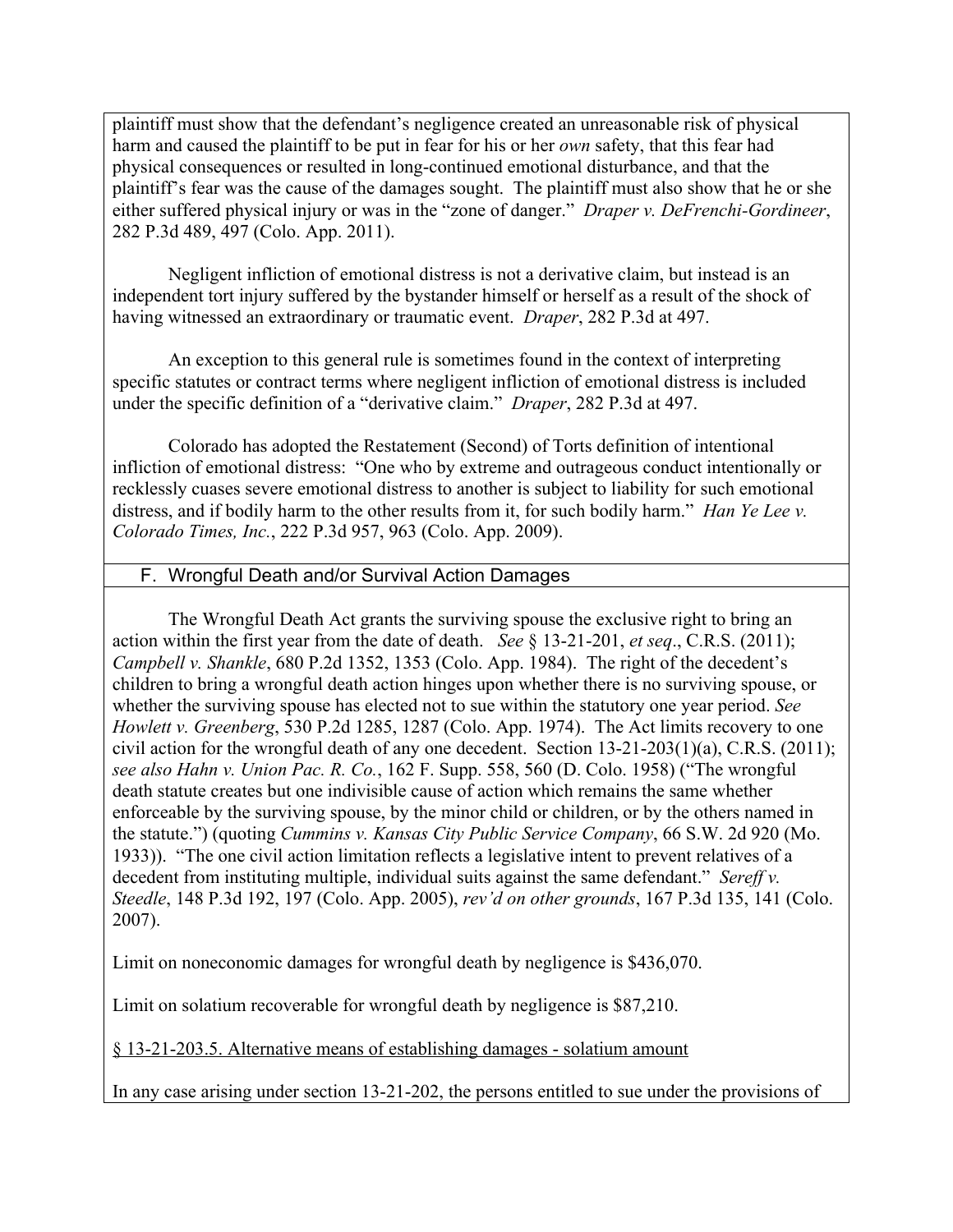section 13-21-201(1) may elect in writing to sue for and recover a solatium in the amount of \$87,210. Such solatium amount shall be in addition to economic damages and to reasonable funeral, burial, interment, or cremation expenses, which expenses may also be recovered in an action under this section. Such solatium amount shall be in lieu of noneconomic damages recoverable under section 13-21-203 and shall be awarded upon a finding or admission of the defendant's liability for the wrongful death.

### G. Punitive Damages

Punitive or exemplary damages are available in Colorado only pursuant to statute. *See Kaitz v. District Court*, 650 P.2d 553 (Colo. 1982); § 13-21-102, C.R.S. Punitive damages may be awarded when the injury is attended by circumstances of fraud, malice or willful and wanton conduct beyond a reasonable doubt. C.R.S. §13-21-102(1)(a).

Claim for exemplary damages is made by amendment to pleadings only after exchange of initial disclosures and after plaintiff establishes prima facie proof of a triable issue of exemplary damages. §13-21-102(1.5)(a), C.R.S.

Award of exemplary damages may be increased up to three times the amount of actual damages if it is shown that the defendant has continued the behavior or repeated the action which is the subject of the claim against the defendant in a willful and wanton manner, either against the plaintiff or another person or persons, during the pendency of the case; or the defendant has acted in a willful and wanton manner during the pendency of the action in a manner which has further aggravated the damages of the plaintiff when the defendant knew or should have known such action would produce aggravation. § 13-21-102(3)(a)-(b), C.R.S.

Exemplary damages are not allowed as compensation to the injured party for the wrong done, but as a punishment of the wrongdoer as an example to others. *Ark Valley Alfalfa Mills, Inc. v. Day*, 263 P.2d 815 (Colo. 1953).

Exemplary damages are also available in claims for loss of consortium. *See Kohl v. Graham*, 202 F. Supp. 895 (D. Colo. 1962).

Exemplary damages are not available in equitable actions, only where the claim is for actual damages. *See Miller v. Kaiser*, 433 P.2d 772 (Colo. 1967).

### H. Diminution in Value of Damaged Vehicle

Under Colorado law, a plaintiff may assert damages for repair costs and diminution in value. *See* CJI 6:12(2011); *Airborne, Inc. v. Denver, Inc.*, 832 P.2d 1086 (Colo. App. 1992) (court holding that if damage to property is reparable, the plaintiff is entitled to recover reasonable costs of repair together with any decrease in market value as repaired); *Trujillo v. Wilson*, 189 P.2d 147 (Colo. 1948) (holding a plaintiff was property awarded damages for an automobile's diminished value due to an accident). A plaintiff may also assert damages for loss of use of damaged property. *See Airborne, Inc., supra*.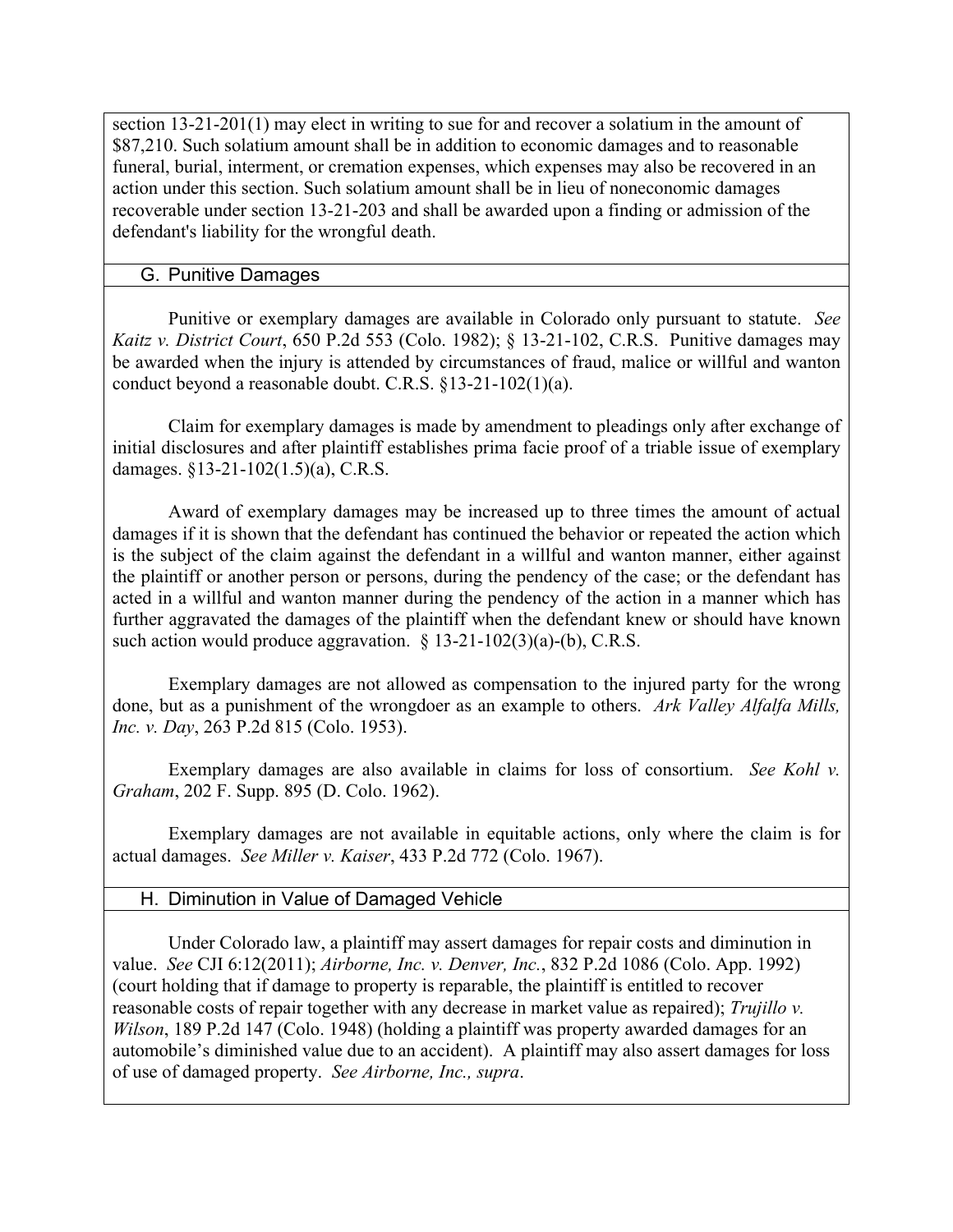#### I. Loss of Use of Motor Vehicle

"Loss-of-use damages may be measured by the reasonable rental value of a substitute vehicle, even in the absence of actual rental" *Cress v. Scott,* 117 N.M. 3, 868 P.2d 648, 651 (1994).

An owner may recover for the loss of use of personal property for the length of time reasonably required for repair. *Airborne, Inc. v. Denver Air Center, Inc.*, 832 P.2d 1086, 1089 (Colo. App. 1992).

A plaintiff cannot recover for loss of use damages unless he showed whether length of time the vehicle was out of use was necessary and whether repairs were made with reasonable promptness. *Hunter v. Quaintance,* 69 Colo. 28, 168 P. 918 (1917)

If the owner proves what length of time is reasonable for repair, he need not actually have his property repaired in order to recover loss of use damages. *Cope v. Vermeer Sales & Service,* 650 P.2d 1307 (Colo. App. 1982).

#### **Evidentiary Issues**

A. Preventability Determination

There is no Colorado case law that addresses the admissibility of a determination of preventability.

### B. Traffic Citation from Accident

Section 42-4-1713, C.R.S. specifically prohibits the admission of evidence as to a person's conviction record for any violation of a traffic statute. This section has long been interpreted to similarly prohibit the admission of evidence of a traffic violation. *See Ripple v. Brack*, 286 P.2d 625 (Colo. 1955); *Lawrence v. Taylor*, 8 P.3d 607, 610 (Colo. App. 2000).

#### C. Failure to Wear a Seat Belt

Evidence regarding lack of seat belt use is admissible at trial, but only to reduce an award of damages for pain and suffering. *See* § 42-4-237(7), C.R.S.2002; *Churning v. Staples,* 628 P.2d 180 (Colo. App. 1981); *Wark v. McClellan*, 68 P3d 574, 579 (Colo. App. 2003). Accordingly, statements regarding how the failure to use a seat belt caused certain injuries may be admitted. *See Anderson v. Watson,* 953 P.2d 1284 (Colo. 1998) (defendant may, but is not required to prove causal relationship between lack of seat belt use and injuries, and need prove only that seat belt was not worn).

#### D. Failure of Motorcyclist to Wear a Helmet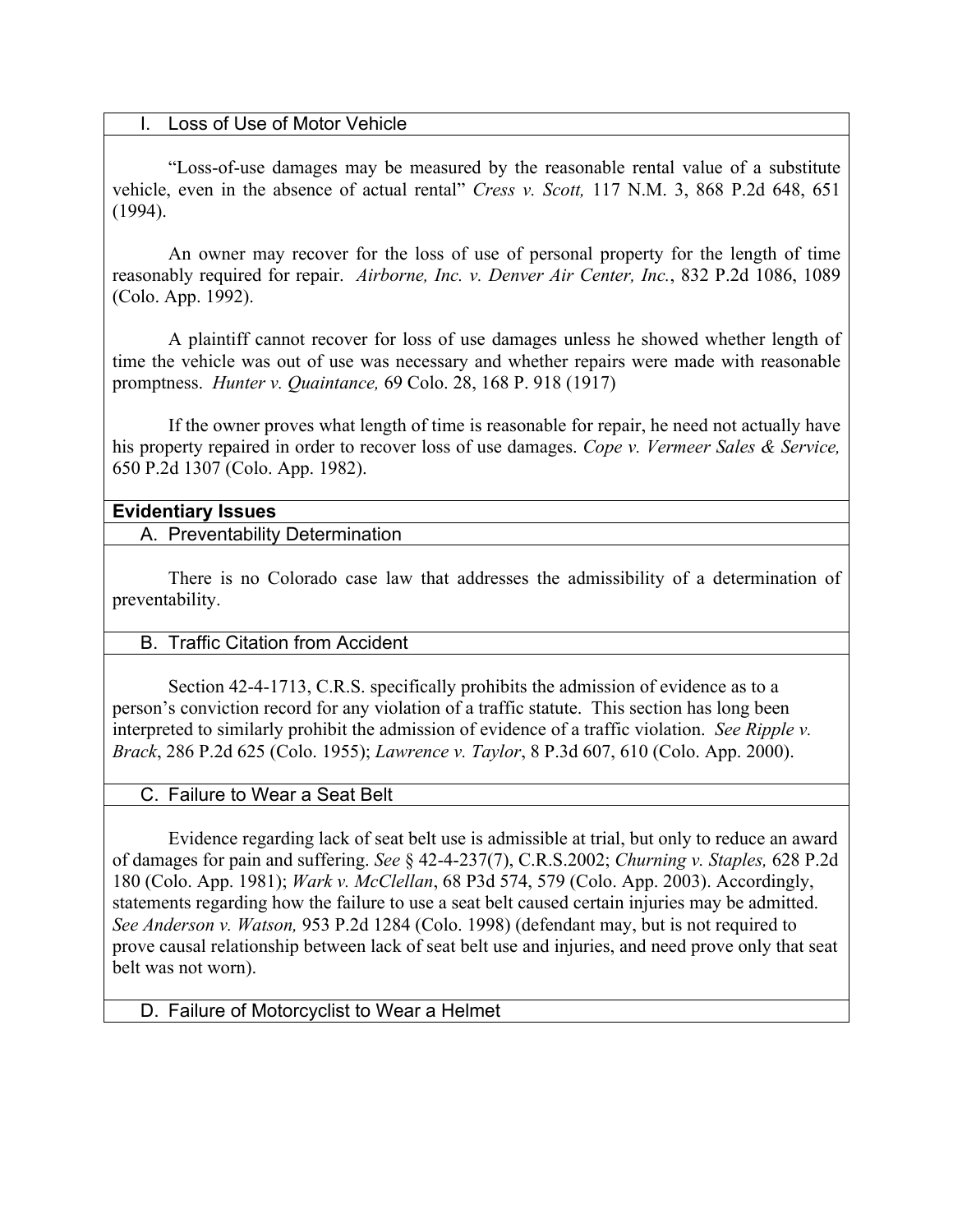Riders age 18 and over are not required to wear helmets in Colorado. However, if the motorcycle operator or passengers are under age 18, they must wear DOT-approved helmets. § 42-4-1502, C.R.S. (2012)

Under the law of comparative negligence, evidence of a motorcycle operator's failure to wear a protective helmet is inadmissible to show either negligence or a failure to mitigate damages on the part of the operator. *Lawrence v. Taylor*, 8 P.3d 607, 609 (Colo. App. 2000) (citing *Dare v. Sobule,* 674 P.2d 960 (Colo.1984)).

### E. Evidence of Alcohol or Drug Intoxication

In Colorado, anyone who drives any motor vehicle upon the streets and highways and elsewhere throughout the state is deemed to have expressed consent to taking and completing of tests of the person's breath or blood for the purpose of determining the alcoholic content of the person's blood or breath when so requested and directed by a law enforcement officer having probable cause to believe that the person is driving a motor vehicle in violation of the prohibitions against DUI, DUI per se, DWAI, habitual user, or UDD. § 42-4-1301.1, C.R.S. (2012).

Evidence of self-induced intoxication is relevant to specific intent crimes, but it is not relevant for general intent crimes—i.e., those requiring the mental state of "knowingly." *People v. Roark*, 643 P.2d 756, 773 (Colo. 1982).

Results of a blood-alcohol test or blood-alcohol content is relevant in comparative negligence analysis. *See* C.R.E. 401; *Wark v. McClellan*, 68 P.3d 574, 580 (Colo. App. 2003).

Question of intoxication may be relevant for determining whether a party exercised ordinary care for their own safety in getting into the car with a driver who appeared to be intoxicated. *Martinez v. Romero*, 497 P.2d 716 (Colo. 1972).

### F. Testimony of Investigating Police Officer

Police reports are generally not within the "business records exception" to the hearsay rule. Furthermore, where such reports contain hearsay, they are not admissible. *See Polster v. Griff's of America, Inc.*, 525 P.2d 1179, 1182 (Colo. App. 1974).

A police officer may only offer opinion testimony as a lay witness when the basis of that opinion arises from experiences or information common to the average lay person; however, where the officer's opinion is based in experience-based specialized knowledge unique to the witness's role as a police officer that could be likened to training or education, the officer must be qualified as an expert. *See Brooks v. People*, 975 P.2d 1005, 1115 (Colo. 1999); C.R.E. 701, 702.

### G. Expert Testimony

Admissible expert testimony must be grounded in the methods and procedures of science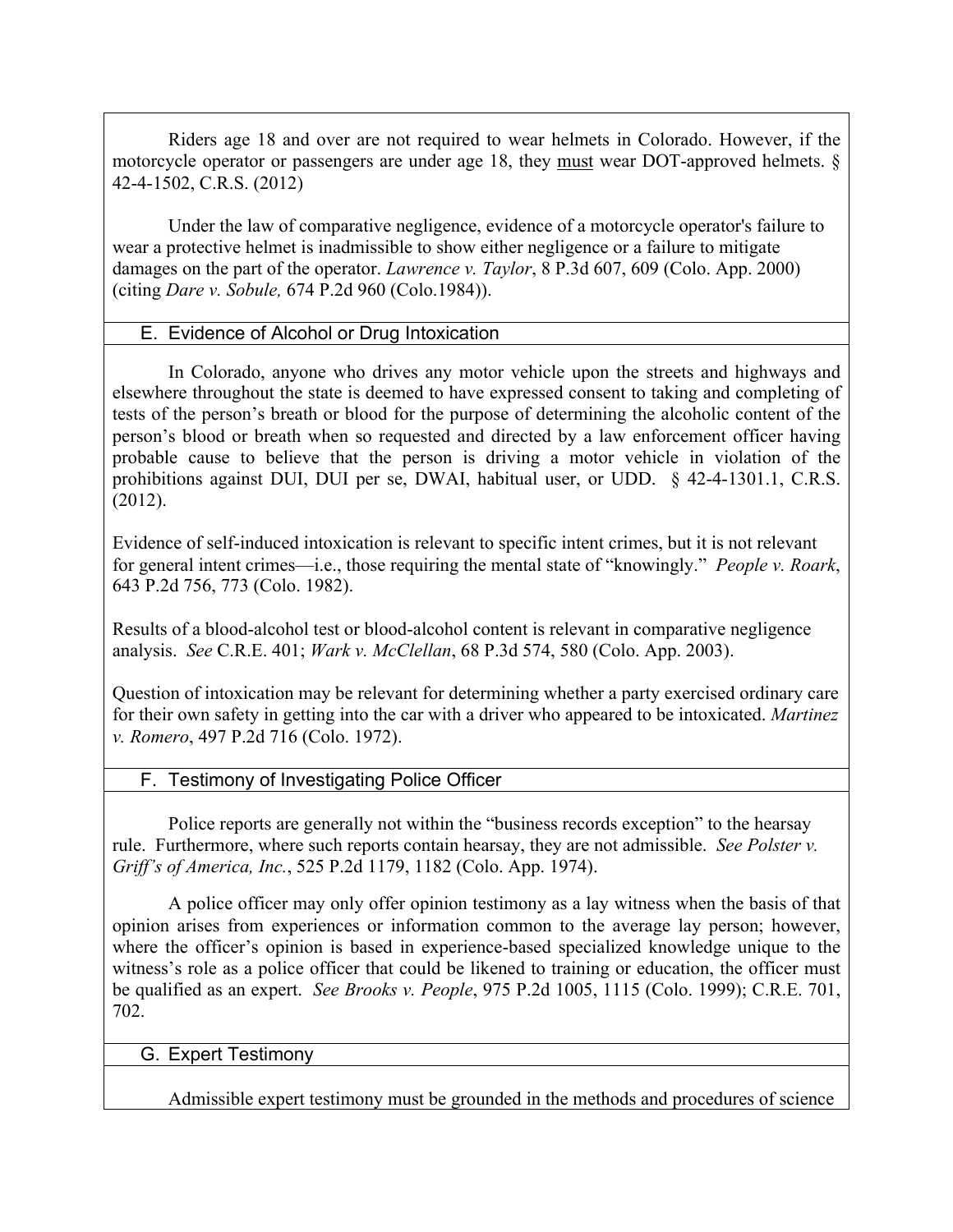rather than subjective belief or unsupported speculation. *People v. Ramirez*, 155 P.3d 371 (Colo. 2007).

In *People v. Shreck*, 22 P.3d 68, 78-79 (Colo. 2001), the Colorado Supreme Court made clear that C.R.E. 702 represents the appropriate standard for determining the admissibility of scientific evidence, as opposed to the *Frye* "general acceptance" test. The trial court's inquiry should be on the reliability and relevance of such evidence. *See People v. Wilkerson*, 114 P.3d 874, 876-77 (Colo. 2005).

C.R.E. 702 provides:

If scientific, technical, or other specialized knowledge will assist the trier of fact to understand the evidence or to determine a fact in issue, a witness qualified as an expert by knowledge, skill, experience, training, or education, may testify thereto in the form of an opinion or otherwise.

### H. Collateral Source

The Collateral Source Rule is codified in section 13-21-111.6, C.R.S. Section 13-21- 111.6 has two contrasting clauses. The first clause partially negates the collateral source rule. It directs a trial court, following a damages verdict, to adjust the plaintiff's award by deducting compensation or benefits that the plaintiff received from collateral sources (i.e., sources other than the tortfeasor). The second clause, described as the "contract exception" or the "contract clause," retains the collateral source rule for certain benefits. *See Colo. Permanente Med. Grp.,* 926 P.2d at 1230.

Under the common law collateral source rule, making the injured plaintiff whole is solely the tortfeasor's responsibility. Any third-party benefits or gifts obtained by the injured plaintiff accrue solely to the plaintiff's benefit and are not deducted from the amount of the tortfeasor's liability. These third-party sources are "collateral" and are irrelevant in fixing the amount of the tortfeasor's liability.

The rule therefore allows double recovery by a successful plaintiff. "[C]ompensation or indemnity received by an injured party from a collateral source, wholly independent of the wrongdoer and to which [the wrongdoer] has not contributed, will not diminish the damages otherwise recoverable from the wrongdoer." *Colo. Permanente Med. Grp., P.C. v. Evans,* 926 P.2d 1218, 1230 (Colo.1996) (quoting *Kistler v. Halsey,* 173 Colo. 540, 545, 481 P.2d 722, 724 (1971)); *see also Crossgrove v. Wal-Mart Stores,* ---P.3d ----, ---- - ---- (Colo.App.2010) (selected for publication) (discussing common law origins of collateral source rule).

The rule's purpose is to prevent a tortfeasor from benefitting, in the form of reduced liability, from compensation in the form of money or services that the victim may receive from a third-party source. *See Quinones v. Pa. Gen. Ins. Co.,* 804 F.2d 1167, 1171 (10th Cir.1986) ("The rule evolved around the commonsense notion that a tortfeasor ought not be excused because the victim was compensated by another source, often by insurance."). Accordingly, the rule is somewhat punitive in nature. It prohibits the wrong-doer from enjoying the benefits procured by the injured plaintiff. If either party is to receive a windfall, the rule awards it to the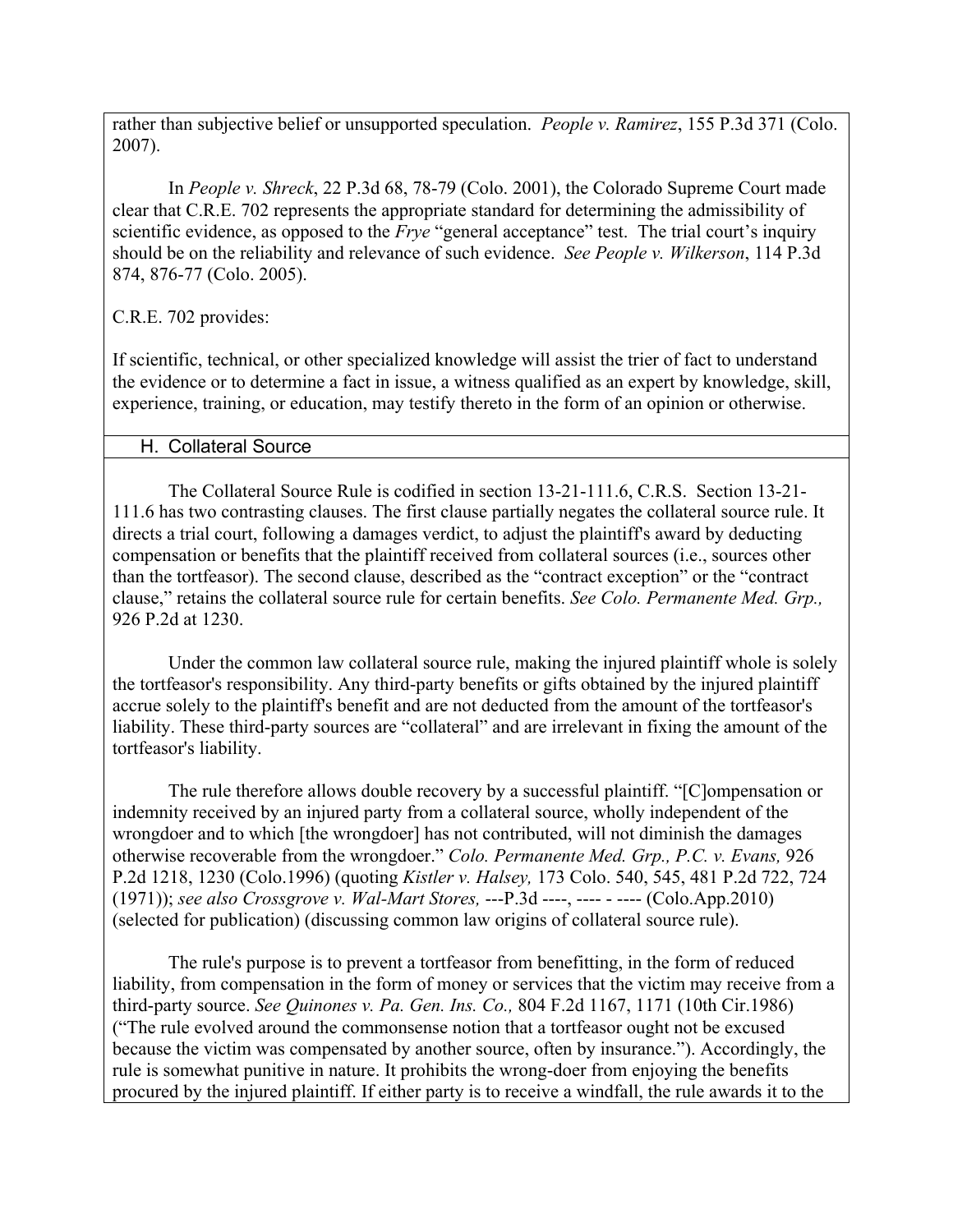injured plaintiff who was wise enough or fortunate enough to secure compensation from an independent source, and not to the tortfeasor, who has done nothing to provide the compensation and seeks only to take advantage of third-party benefits obtained by the plaintiff. *See Van Waters & Rogers, Inc. v. Keelan,* 840 P.2d 1070, 1074 (Colo.1992) ("To the extent that either party received a windfall, it was considered more just that the benefit be realized by the plaintiff in the form of double recovery rather than by the tortfeasor in the form of reduced liability.").

Double recovery is permitted to an injured plaintiff because the plaintiff "should be made whole by the *tortfeasor,* not by a combination of compensation from the tortfeasor and collateral sources. The wrongdoer cannot reap the benefit of a contract for which the wrongdoer paid no compensation." *Acuar v. Letourneau,* 260 Va. 180, 531 S.E.2d 316, 323 (2000) (emphasis added) (holding that, under the collateral source rule, tortfeasor may not reduce a plaintiff's award by the amounts written off by plaintiff's healthcare providers).

Under this rule, the benefits received by an injured plaintiff due to the plaintiff's thirdparty health insurance coverage are from a collateral source, and therefore are not to be considered in determining the amount of the plaintiff's recovery.

[I]t is the position of the law that a benefit that is directed to the injured party should not be shifted so as to become a windfall for the tortfeasor. If the plaintiff was himself responsible for the benefit, as by maintaining his own insurance ... the law allows him to keep it for himself. If the benefit was a gift to the plaintiff from a third party or established for him by law, he should not be deprived of the advantage that it confers.

Restatement (Second) of Torts, § 920A, cmt.b (1979); *see Van Waters,* 840 P.2d at 1075 (citing same). The plaintiff's health insurance benefits certainly are not to be credited to the tortfeasor in reducing the plaintiff's award. *See* Dag E. Ytreberg, *Collateral Source Rule: Injured Person's Hospitalization or Medical Insurance as Affecting Damages Recoverable,* 77 A.L.R. Fed. 415 (1977).

To ensure that a jury will not be misled by evidence regarding the benefits that a plaintiff received from sources collateral to the tortfeasor, such evidence is inadmissible at trial. *Carr v. Boyd,* 123 Colo. 350, 356-57, 229 P.2d 659, 662-63 (1951). It is also inadmissible in adjusting or reducing a plaintiff's damages award. *See Crossgrove,* --- P.3d at ---- - ----. Thus, the collateral source rule prohibits a jury or trial court from ever considering payments or compensation that an injured plaintiff receives from his or her third-party insurance. *See Volunteers of America Colorado Branch v. Gardenswartz*, 242 P.3d 1080, 1083-1084 (Colo. 2010).

### I. Recorded Statements

Under C.R.E. 803, a "past recollection recorded" is admissible when it appears that the witness once had knowledge concerning the matter and: (A) can identify the memorandum or record, (B) adequately recalls the making of it at or near the time of the event, either as recorded by the witness or by another, and (C) can testify to its accuracy. The memorandum or record may be read into evidence but may not itself be received unless offered by an adverse party.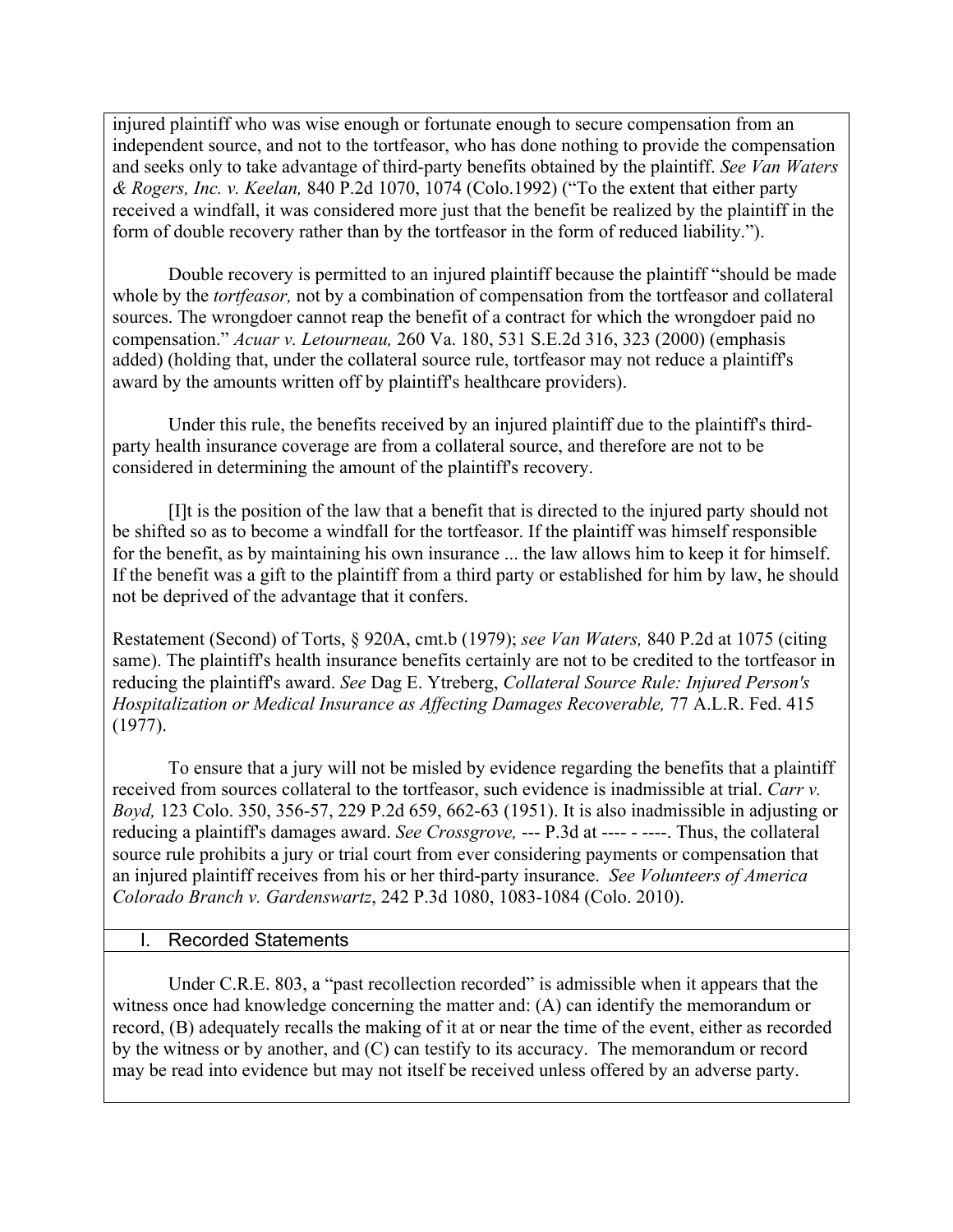Recorded statements taken by an insurance company after an accident may not be protected from discovery as being prepared in anticipation of litigation. *See Lazar v. Riggs*, 79 P.3d 105, 109 (Colo. 2003).

Section 13-21-301(1)(c), C.R.S. provides that a statement recorded or otherwise taken from an injured person within fifteen days of the date of the occurrence may not be used for impeachment or otherwise. However, this restriction only applies where "a person is injured as a result of an occurrence which might give rise to liability and said person is a patient under the care of a practitioner of the healing arts or is hospitalized...."

### J. Prior Convictions

Evidence of a previous conviction of a felony where the witness testifying was convicted five years prior to the time when the witness testifies is not admissible in evidence in any civil action. Prior felony convictions may be used for impeachment purposes only if they occurred within five years prior to the witness's testimony in a civil case. *See People v. Yeager*, 513 P.2d 1057, 1059 (Colo. 1973).

C.R.E. 404(b)--Other crimes, wrongs, or acts:

Evidence of other crimes, wrongs, or acts is not admissible to prove the character of a person in order to show that he acted in conformity therewith. It may, however, be admissible for other purposes, such as proof of motive, opportunity, intent, preparation, plan, knowledge, identity, or absence of mistake or accident.

### K. Driving History

Evidence of a party's driving record may be relevant to establish that he or she is a habitual offender or knowledge that their license was revoked, but not to show the party's bad character or propensity. *See* C.R.E. 404(b); *People v. Rodriguez*, 849 P.2d 799, 802 (Colo. App. 1992).

#### **Fatigue**

An hours of service violation may be admissible where it is alleged to be a proximate cause of the harm or that there was a connection between the individual's fatigue due to the hours of service violation and the harm alleged. *See Auslender v. Boettcher,* 242 P. 672, 673 (Colo. 1926).

#### M. Spoliation

In Colorado, "[t]rial courts enjoy broad discretion to impose sanctions for spoliation of evidence." *Pfantz v. Kmart Corp.*, 85 P.3d 564, 567 (Colo. App. 2003). The Court may use that power to, "impose sanctions both to punish a party that has spoiled evidence and to remediate the harm to the injured party from absence of that evidence." *Id.* However, spoliation of evidence is not a valid claim for relief; rather, it is a basis for imposing sanctions.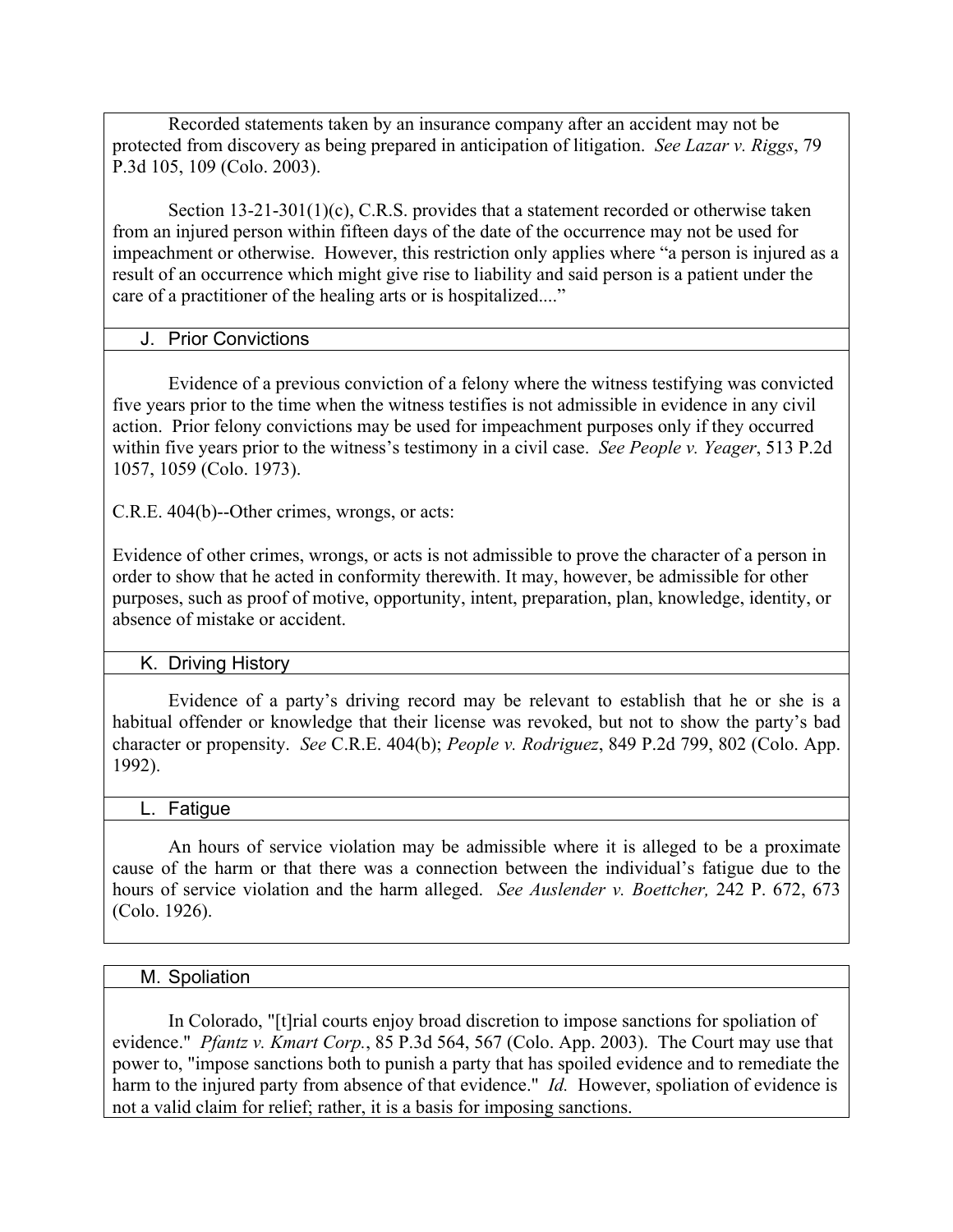A trial court has inherent power to provide the jury with an adverse inference instruction as a sanction for spoliation of evidence. *See Aloi v. Union Pac. Railroad Corp.*, 129 P.3d 999, 1002 (Colo. 2006).

### **Settlement**

### A. Offer of Judgment

If a plaintiff serves an offer of settlement in writing at any time more than 14 days before the commencement of the trial that is rejected by the defendant and the plaintiff recovers a final judgment in excess of the amount offered, then the plaintiff shall be awarded actual costs accruing after the offer of settlement to be paid by the defendant. § 13-17-202, C.R.S.

If the defendant serves an offer of settlement in writing at any time more than 14 days before the commencement of the trial that is rejected by the plaintiff and the plaintiff does not recover final judgment in excess of the amount offered, then the defendant shall be awarded actual costs accruing after the offer of settlement to be paid by the plaintiff. § 13-17-202, C.R.S.

However, under section 13-16-104, If the plaintiff is the prevailing party in the action, the plaintiff's final judgment must include the amount of the plaintiff's actual costs that accrued prior to the offer of settlement. If an offer of settlement is not accepted in writing within 14 days after service of the offer, the offer is deemed rejected. "Actual costs" do not include attorney's fees, but mean costs actually paid or owed by the party or his or her attorneys or agents in connection with the case.

#### B. Liens

The workers' compensation insurer's subrogation interest is defined by § 8–41–203(1), C.R.S., which provides:

If such injured employee ... elect[s] to take compensation under [the Workers' Compensation Act], the payment of compensation shall operate as and be *an assignment of the cause of action against the other person* to the ... insurance carrier liable for the payment of such compensation. Said insurance carrier shall not be entitled to recover any sum in excess of the amount of compensation for which such carrier is liable under said articles to the injured employee, but to that extent said carrier *shall be subrogated to the rights of the injured employee against said third party causing the injury.* (emphasis added) *United Fire & Cas. Co. v. Armantrout*, 904 P.2d 1375, 1378-79 (Colo. App. 1995).

The supreme court explained the operation of this section in *Tate v. Industrial Claim Appeals Office,* 815 P.2d 15, 17 (Colo.1991):

> If the employee recovers from the tortfeasor, the employee must reimburse the insurer for any benefits paid.... The insurer may also offset any portion of the recovery not used to reimburse the insurer for past benefit payments against any future benefits the insurer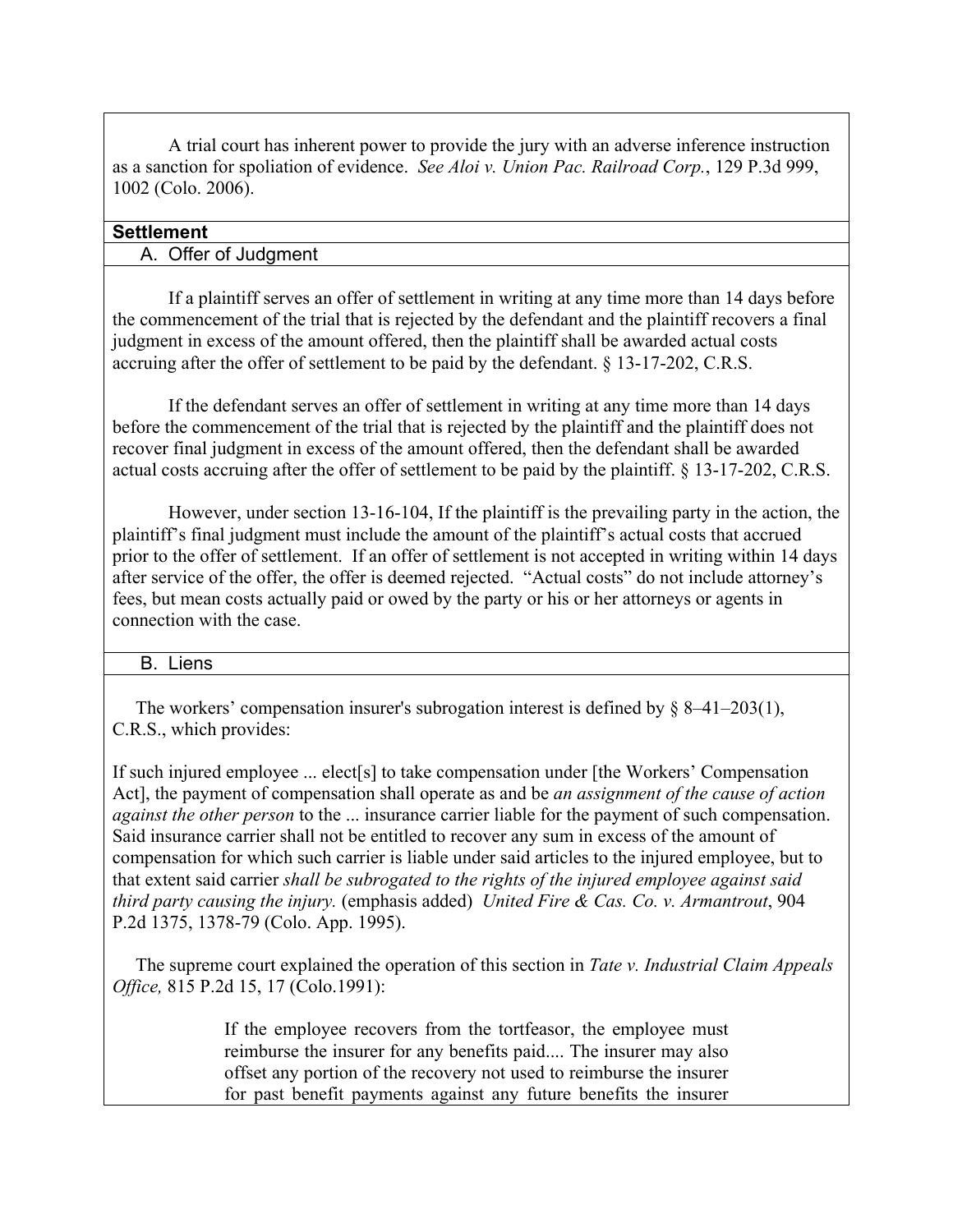may have to pay ... Under this approach the employee receives interim workers' compensation benefits, recovers from the tortfeasor, reimburses the insurer for the interim benefits, credits the insurer for potential future benefits and keeps the remainder as excess damages.

Under this rule, pursuant to  $\S 8-41-203(1)$ , the right of subrogation and assignment is not limited to the compensation which has been paid. Thus, the subrogees can offset its liability for future benefits against the amount of the settlement.

#### UM/UIM Set-Offs:

Insurers may not absolve their liability under UM/UIM provisions by reducing the amount of UM/UIM coverage they contracted to provide by payments received by insureds for separate and distinct insurance benefits. *See Barnett v. American Family Mut. Ins. Co.*, 843 P.2d 1302, 1307 (Colo. 1993).

#### Medicaid Liens:

In 2009, the Colorado General Assembly amended the Medicaid lien statute at Section 25.5- 4-403(3), C.R.S. to provide that the lien is in the greatest amount permitted by federal law. However, Colorado statutes still require that a lien be paid out of the proceeds of a settlement directly and provides no specific methodology for how this should be accomplished. The Colorado statute has been upheld in I.P. ex. rel. Cardenas v. Henneberry, 795 F.Supp.2d 1189 (D. Colo. 2011). Colorado's Medicaid lien extends to that portion of the settlement that represents a recovery for any medical expenses, whether in the past or likely to occur in the future, although the recovery itself is limited to past medical expenses paid by Medicaid.

In *Cardenas v. Henneberry*, 795 F. Supp. 2d 1189 (D. Colo. 2011), the court held that due to the fact that the parties did not allocate the settlement, trial on that issue was necessary. It is suggested that an allocation among all types of damages through a sound methodology, such as a life care plan or from a qualified expert be done in any large Medicaid case. This allocation should be made before the settlement is finalized. In cases involving clients under the jurisdiction of probate courts, the probate court should approve of the allocation and the state should receive notice of the proceeding. In other cases, counsel should consider such strategies as declaratory judgment actions, inviting the state to mediation and/or use of qualified settlement funds. Of course, the claim should be negotiated with the state whenever possible but counsel should be wary of overpayment of claims that take away funds needed for future care.

#### Hospital and Doctor Liens:

A provider is entitled to recover only the fair and reasonable value of the services provided, which may or may not be the same as the amount of the provider's bill. *See In re Estate of Reed*, 201 P.3d 1264, 1269 (Colo. App. 2008).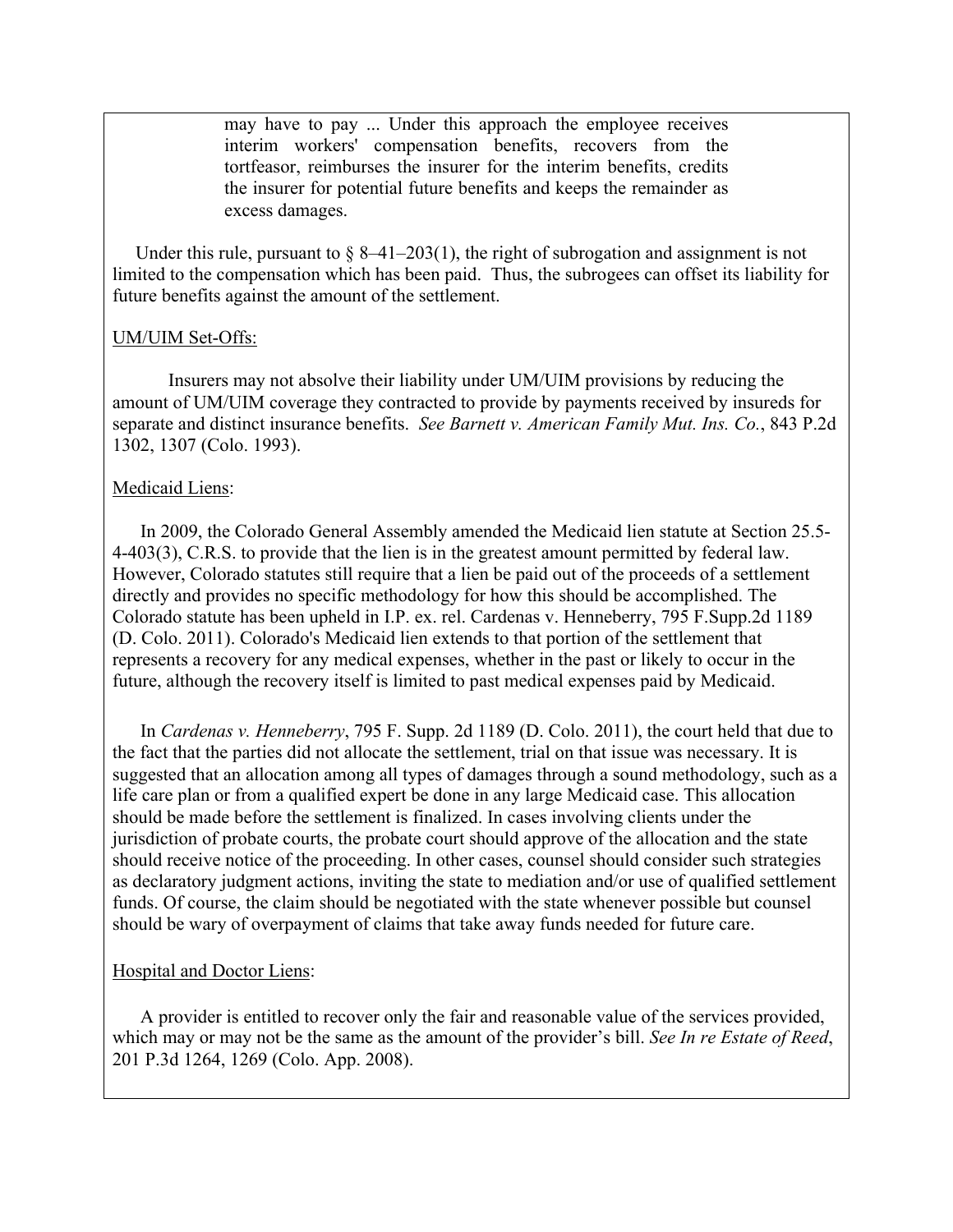§ 38-27-101, C.R.S. describes liens for hospital care as follows:

Every hospital duly licensed by the department of public health and environment, pursuant to part 1 of article 3 of title 25, C.R.S., which furnishes services to any person injured as the result of the negligence or other wrongful acts of another person and not covered by the provisions of the "Workers' Compensation Act of Colorado" shall, subject to the provisions of this article, have a lien for all reasonable and necessary charges for hospital care upon the net amount payable to such injured person, his heirs, assigns, or legal representatives out of the total amount of any recovery or sum had or collected, or to be collected, whether by judgment, settlement, or compromise, by such person, his heirs, or legal representatives as damages on account of such injuries. The lien attorneys and counselors at law created by section 12-5-119, C.R.S., shall have precedence over and be senior to the lien created under this section. The provisions of this article shall not apply to any hospital charges incurred subsequent to any such judgment, settlement or compromise.

## **Attorney Liens:**

§ 12-5-119, C.R.S. sets forth attorneys' liens for services rendered as follows: All attorneys- and counselors-at-law shall have a lien on any money, property, choses in action, or claims and demands in their hands, on any judgment they may have obtained or assisted in obtaining, in whole or in part, and on any and all claims and demands in suit for any fees or balance of fees due or to become due from any client. In the case of demands in suit and in the case of judgments obtained in whole or in part by any attorney, such attorney may file, with the clerk of the court wherein such cause is pending, notice of his claim as lienor, setting forth specifically the agreement of compensation between such attorney and his client, which notice, duly entered of record, shall be notice to all persons and to all parties, including the judgment creditor, to all persons in the case against whom a demand exists, and to all persons claiming by, through, or under any person having a demand in suit or having obtained a judgment that the attorney whose appearance is thus entered has a first lien on such demand in suit or on such judgment for the amount of his fees. Such notice of lien shall not be presented in any manner to the jury in the case in which the same is filed. Such lien may be enforced by the proper civil action.

## C. Minor Settlement

Colorado's General Assembly has granted minors a number of protections to safeguard their post-injury rights of recovery. Indeed, the Colorado Probate Code provides significant procedural protections for minors in the post-injury claim context. This legislation creates mechanisms for the appointment of a conservator to protect a minor's settlement rights. § 15–14– 403, 5 C.R.S. (2001); § 15–14–425(2)(t), 5 C.R.S. (2001). It also provides minors important protections by creating means by which the court may ratify the settlement of a minor's claims. §  $15-14-412(1)(b)$ , 5 C.R.S. (2001). Importantly, a parent may not act as a minor's conservator as a matter of right, but only when appointed by the court. § 15–14–413, 5 C.R.S. (2001).

## D. Negotiating Directly With Attorneys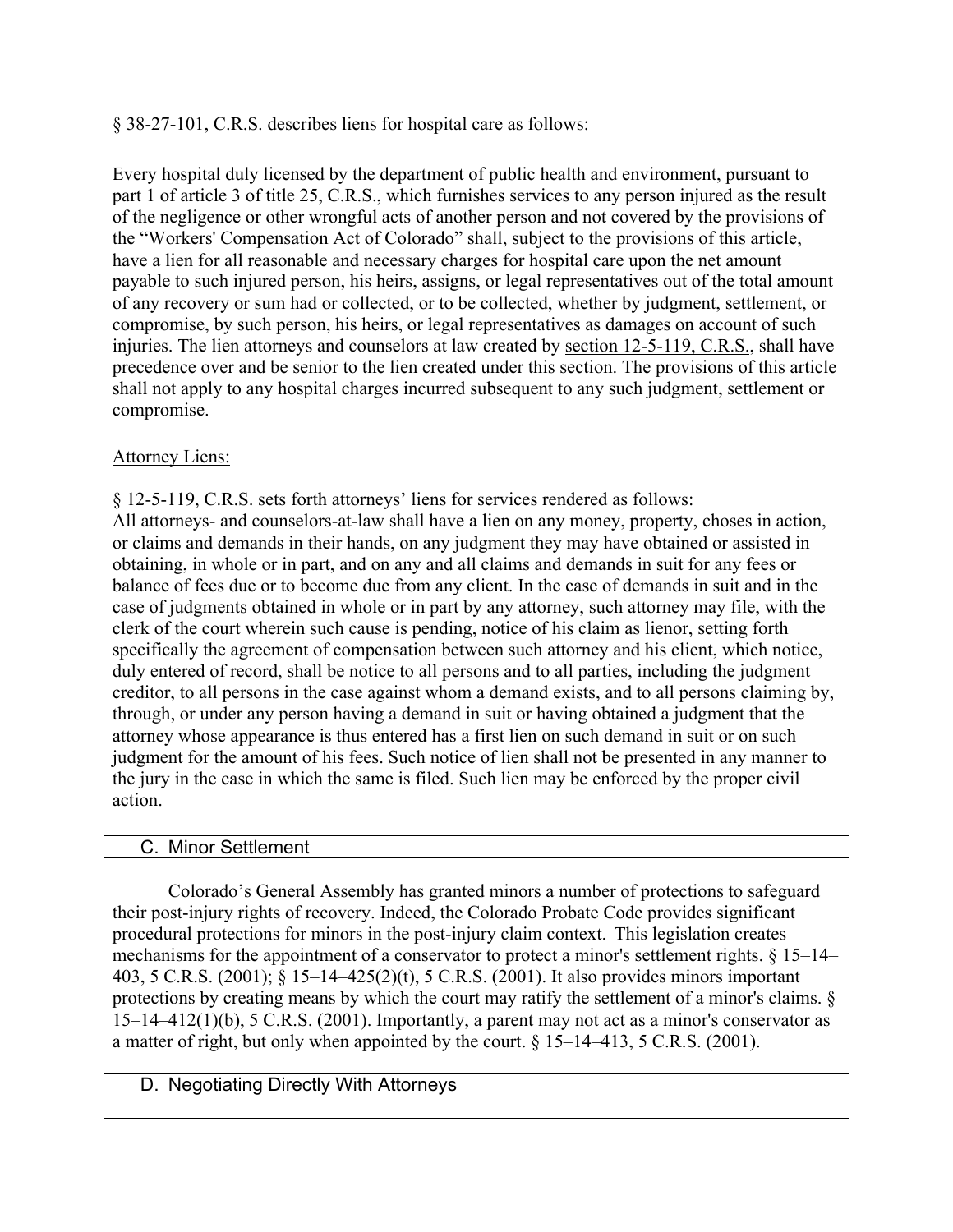Where a plaintiff's attorney knows that the defendant is represented by counsel, the plaintiff's lawyer must receive the prior consent of defendant's counsel before communicating with defendant's insurance adjuster. *See* Colorado Bar Ethics Opinion 73.

#### E. Confidentiality Agreements

Colorado's Dispute Resolution Act, § 13–22–301, et seq., C.R.S. (2006), sets out the requirements for a settlement agreement to be judicially enforceable. Section 13–22–308(1), C.R.S., provides:

If the parties involved in a dispute reach a full or partial agreement, the agreement upon request of the parties shall be reduced to writing and approved by the parties and their attorneys, if any. If reduced to writing and signed by the parties, the agreement may be presented to the court by any party or their attorneys, if any, as a stipulation and, if approved by the court, shall be enforceable as an order of the court.

*See Yaekle v. Andrews*, 169 P.3d 196 (Colo. App. 2007).

Parties to a lawsuit may enter into a settlement agreement pursuant to which they agree to keep the terms of such agreement confidential; they may even privately agree not to disclose voluntarily information gained during the course of preparation for trial. However, such private agreement cannot be used to prevent some other party from discovering information that a later court may determine to be discoverable under C.R.C.P. 26(b). *See Hock v. New York Life Insurance Co.,* 876 P.2d 1242 (Colo.1994) (court properly allowed Lewis to be cross-examined on some aspects of the case that is the subject of the limited access order here). And, if the parties elect to file a copy of such an agreement with the court, the burden will be upon them to demonstrate that C.R.C.P. 121 § 1-5 authorizes the court to restrict the public's access to it. *See In re Marriage of Purcell, supra.*; *Anderson v. Home Ins. Co.*, 924 P.2d 1123, 1128 (Colo. App. 1996).

#### F. Releases

The distinction between a release and a covenant not to sue arose because of the harshness of the common law joint tortfeasor release rule. Where the document included a reservation of the right to sue other joint tortfeasors, evidencing a clear-cut manifestation that the plaintiffs were not receiving full compensation, the document was considered a covenant not to sue rather than an absolute release. *See Cox v. Pearl Inv. Co.*, 450 P.2d 60 (Colo. 1969). Such a covenant does not release joint tortfeasors if the right to sue those tortfeasors is expressly reserved. *See id.*  Before the abrogation of the common law rule that the release of one tortfeasor released all, the distinction between a release and a covenant not to sue was significant. *See* §§ 13-50.5-101, *et seq.*, C.R.S. Now, however, the distinction is a technical one of little importance.

A settlement agreement between an employer and an employee may reserve an employee's right to sue his supervisor for any claim, including those claims arising from his employment, where there is specific language in the release to that effect. *See Truong v. Smith*, 28 F. Supp. 626 (D. Colo. 1998). Similarly, a party suing either principal and agent or an employee and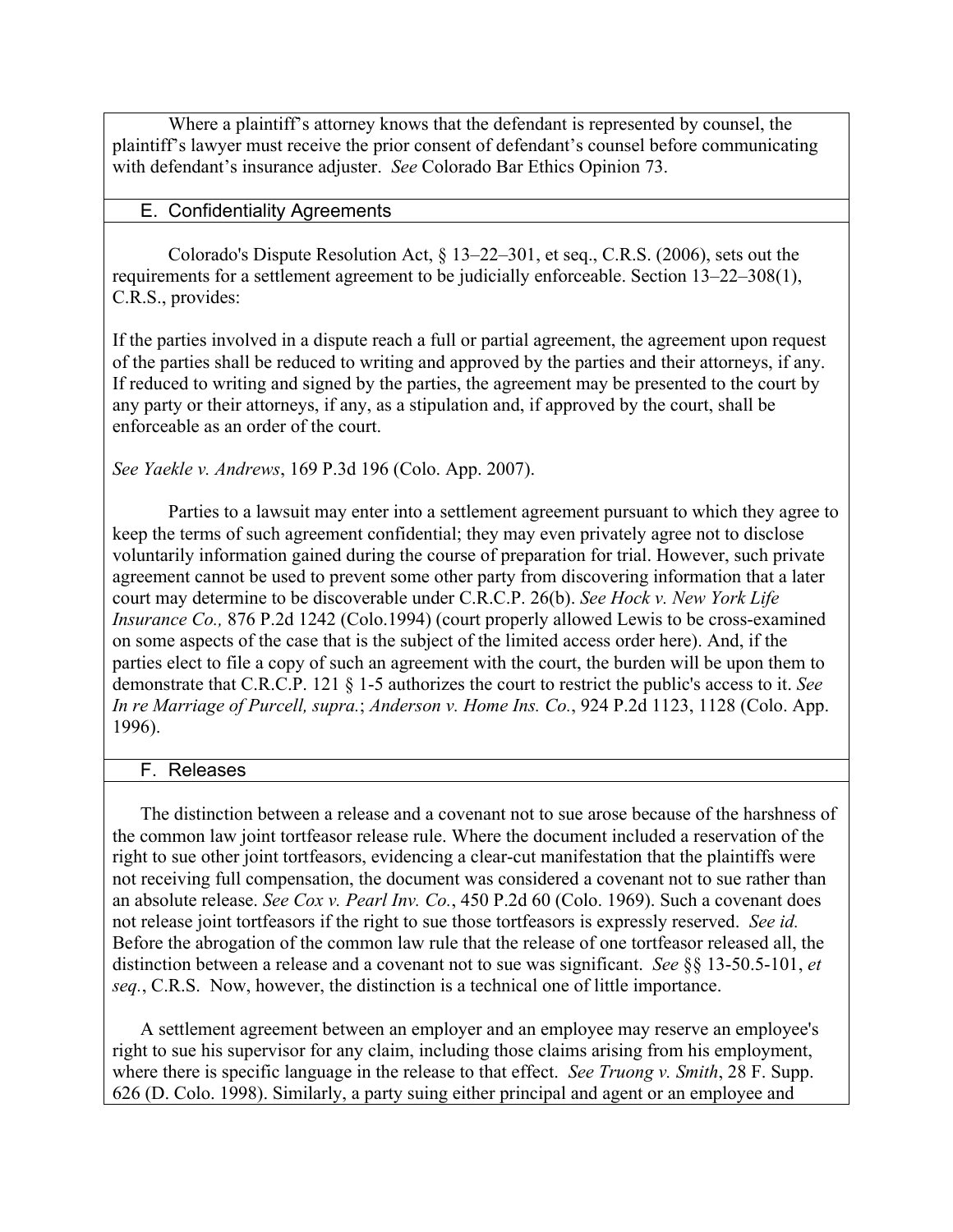employer may settle with one and reserve the right to maintain the claim against the other. *See Ochoa v. Vered*, 212 P.3d 963 (Colo. App. 2009). However, where no reservation is made in the agreement, both the employer and the employee are released since liability for one defendant is derivative of the liability of the other defendant. *See Arnold v. Colorado State Hosp.*, 910 P.2d 104 (Colo. App. 1995).

### G. Voidable Releases

Click to enter – Discuss responsibility; medical v. comp; duty to notify.

 A release, like a contract, that is made under duress is not void, but voidable. *See Miller v. Davis' Estate,* 52 Colo. 485, 494, 122 P. 793, 796 (1912); *Restatement (Second) of Contracts* § 175 (1981). Similarly, a release that is induced by way of fraud may also render a release voidable. *See Upson v. Goodland State Bank & Trust Co.*, 823 P.2d 704, 705 (Colo. 1992).

## **Transportation Law**

A. State DOT Regulatory Requirements

Colorado's DOT regulatory information can be found at www.coloradodot.info/. Colorado's "uniform traffic code" can also be found at § 42-4-102, C.R.S., *et seq.*

B. State Speed Limits

Colorado's speed limits are set forth, *inter alia*, in § 42-4-1101, C.R.S. as follows:

(1) No person shall drive a vehicle on a highway at a speed greater than is reasonable and prudent under the conditions then existing.

(2) Except when a special hazard exists that requires a lower speed, the following speeds shall be lawful:

(a) Twenty miles per hour on narrow, winding mountain highways or on blind curves;

(b) Twenty-five miles per hour in any business district as defined in  $\S 41-1-102(11)$ ;

(c) Thirty miles per hour in any residence district as defined in § 41-1-102(80);

(d) Forty miles per hour on open mountain highways;

(e) Forty-five miles per hour for all single rear axle vehicles in the business of transporting trash that exceed twenty thousand pounds where higher speeds are posted...

(f) Fifty-five miles per hour on other open highways which are not on the interstate system, as defined in § 43-2-101(2), and are not surfaced, four-lane freeways or expressways;

(g) Sixty-five miles per hour on surfaced, four-lane highways which are on the interstate system, as defined in  $\S$  43-2-101(2), or are freeways or expressways;

(h) Any speed not in excess of a speed limit designated by an official traffic control device.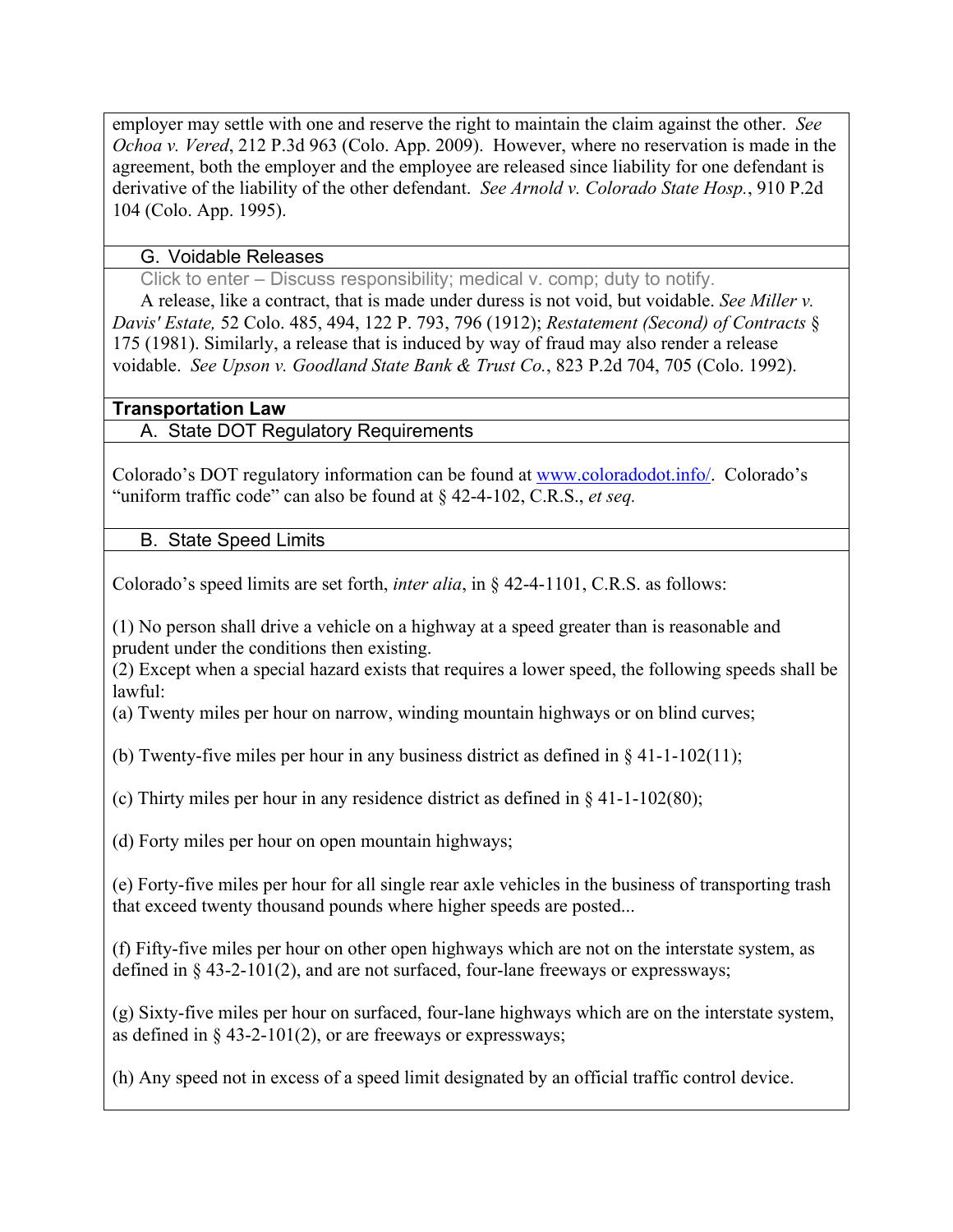## C. Overview of State CDL Requirements

Colorado's Commercial Driver's License Act is § 42-2-401, *et seq.*

The fee for issuance of a commercial driver's license is \$34.40. *See* § 42-2-406, C.R.S. Colorado's Commercial Driver's License Manual can be viewed at:

A valid CDL license is required to operate:

1) Any motor vehicle with a Gross Vehicle Weight Rating (GVWR) of 26,001 lbs. or more.

2) Any vehicle that is designed to transport 16 or more passengers including the driver.

3) Any vehicle transporting hazardous material and is required to be placarded in accordance with 49 C.F.R. 172(F).

Under section 42-2-404(1), C.R.S, no person may operate a motor vehicle upon the highways unless that person is 21 years of age and has been issued and is in immediate possession of a commercial driver's license.

No person who drives a commercial motor vehicle may have more than one driver's license. § 42-2-404(2).

### **Insurance Issues**

A. State Minimum Limits of Financial Responsibility

Colorado's minimum liability coverage for bodily injury or death arising out of the use of the motor vehicle is \$25,000 to any one person in any one accident and \$50,000 to all persons in any one accident and for property damages arising out of the use of a motor vehicle to a limit of \$15,000 in any one accident. (Dollar amounts are exclusive of interest and costs). § 10-4-620, C.R.S. (2012).

No insurer may surcharge, refuse to write, cancel, or nonrenew a complying policy of auto insurance based solely on the method of compliance or level of coverage chosen as long as the requirements are met under section  $42-3-105(1)(d)(I)$  or  $(1)(f)$ , C.R.S.

B. Uninsured Motorist Coverage

Colorado's uninsured motorist coverage is address in section 10-4-609, C.R.S.--Insurance protection against uninsured motorists—applicability, which provides, *inter alia*:

(1)(a) No automobile liability or motor vehicle liability policy insuring against loss resulting from liability imposed by law for bodily injury or death suffered by any person arising out of the ownership, maintenance, or use of a motor vehicle shall be delivered or issued for delivery in this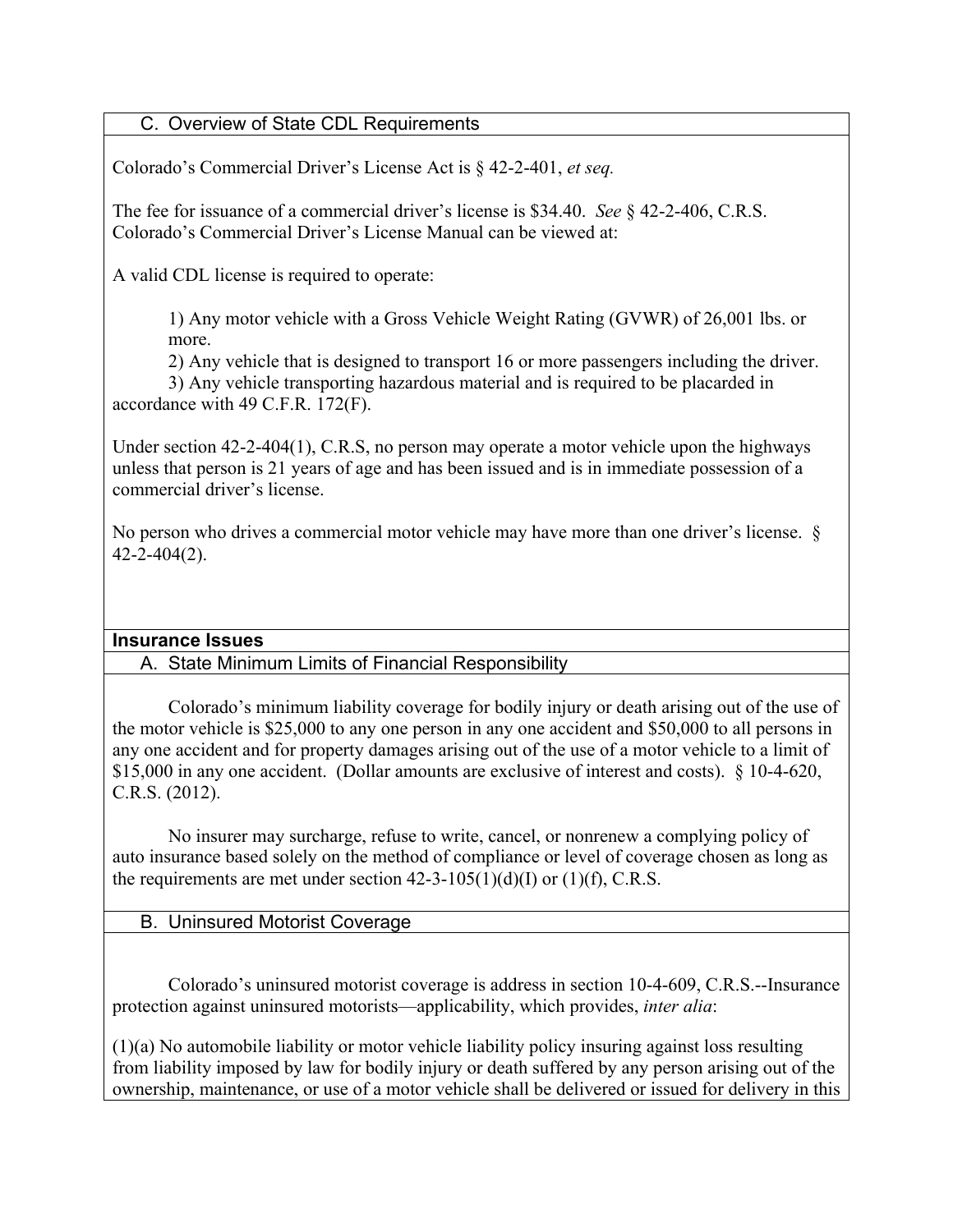state with respect to any motor vehicle licensed for highway use in this state unless coverage is provided therein or supplemental thereto, in limits for bodily injury or death set forth in section 42-7-103(2), C.R.S., under provisions approved by the commissioner, for the protection of persons insured thereunder who are legally entitled to recover damages from owners or operators of uninsured motor vehicles because of bodily injury, sickness, or disease, including death, resulting therefrom; except that the named insured may reject such coverage in writing.

Motor vehicle rental agreements are excluded from subsection (1)(a).

The coverage in subsection  $(1)(a)$  is in addition to any legal liability coverage and shall cover the difference, if any, between the amount of the limits of any legal liability coverage and the amount of the damages sustained, excluding exemplary damages, up to the maximum amount of the coverage obtained pursuant to this section. A single policy or endorsement for uninsured or underinsured motor vehicle coverage issued for a single premium covering multiple vehicles may be limited to applying once per accident. The amount of the coverage available pursuant to this section shall not be reduced by a setoff from any other coverage, including, but not limited to, legal liability insurance, medical payments coverage, health insurance, or other uninsured or underinsured motor vehicle insurance.

Before an auto policy is issued or renewed, the insurer must offer the named insured the right to obtain UM/UIM coverage in an amount equal to the insured's coverage in bodily injury liability limits, but the insurer is *not* required to offer limits higher than the insured's bodily injury liability limits.

Uninsured motorist coverage shall include coverage for damage for bodily injury or death that an insured is legally entitled to collect from the owner or driver of an underinsured motor vehicle. An underinsured motor vehicle is a land motor vehicle, the ownership, maintenance, or use of which is insured or bonded for bodily injury or death at the time of the accident.

An alleged tortfeasor is deemed to be uninsured solely for the purpose of allowing the insured party to receive payment under uninsured motorist coverage, regardless of whether the alleged tortfeasor was actually insured, if:

(a) The alleged tortfeasor cannot be located for service of process after a reasonable attempt to serve the alleged tortfeasor; and

(b)(I) Service of process on the insurance carrier as authorized by section 42-7-414(3), C.R.S., is determined by a court to be insufficient or ineffective after reasonable effort has failed; or

(II)(A) The report of a law enforcement agency investigating the motor vehicle accident fails to disclose the insurance company covering the alleged tortfeasor's motor vehicle; and

(B) The alleged tortfeasor's insurance coverage when the incident occurred is not actually known by the person attempting to serve process.

However, nothing in the above-cited provisions voids the alleged tortfeasor's policy if the alleged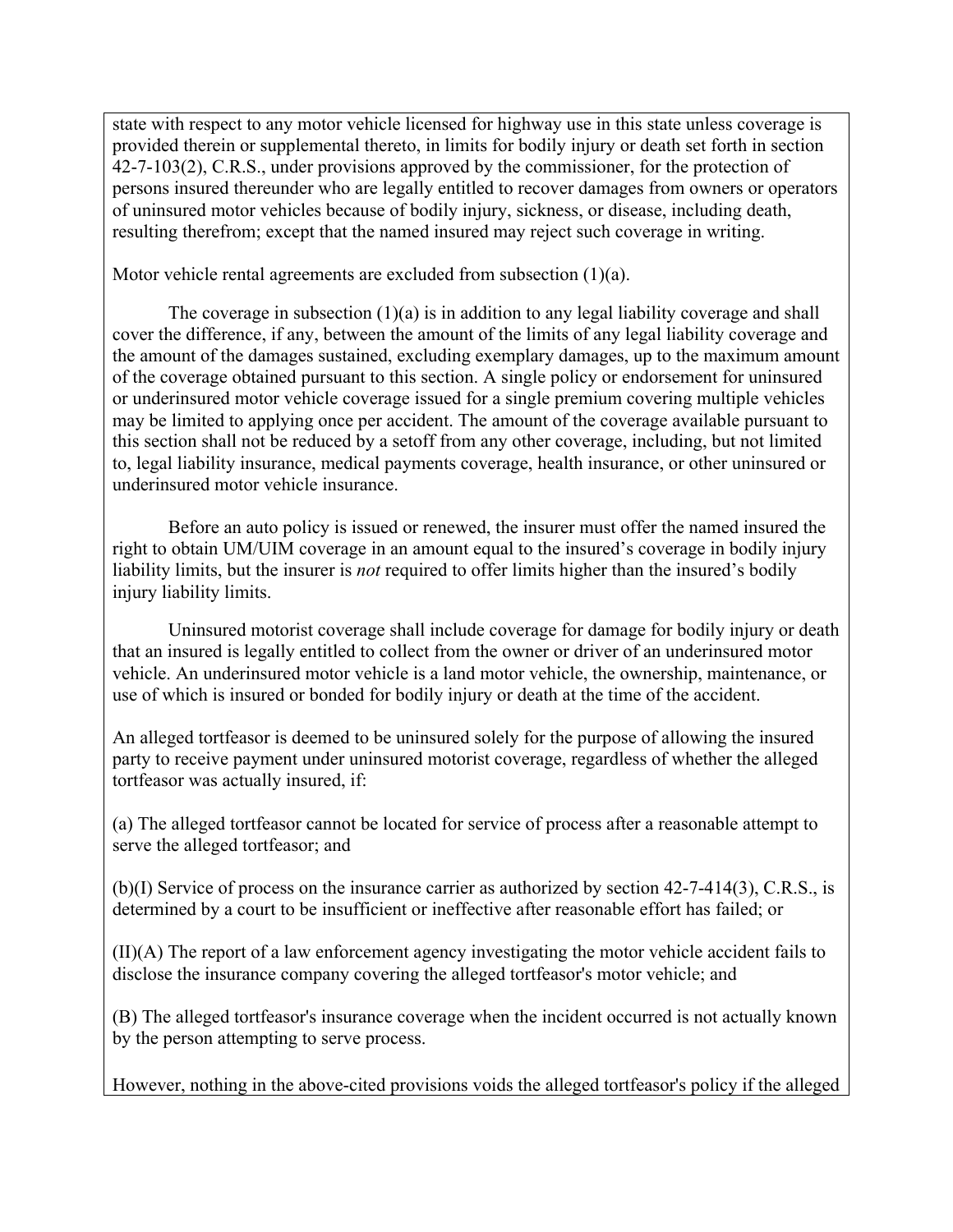tortfeasor was actually insured.

C. No Fault Insurance

Colorado's No-Fault Insurance statute was repealed in 2003.

## D. Disclosure of Limits and Layers of Coverage

Under section 10-4-636, C.R.S.,

(1)(a) An insurer or producer issuing automobile insurance policies shall, as a condition of doing business in Colorado, have on file for public inspection at the division a summary disclosure form that contains an explanation of the major coverages and exclusions of such policies of insurance together with a recitation of general factors considered in cancellation, nonrenewal, and increase-in-premium situations. Each summary disclosure form shall provide notice in boldfaced letters that the policyholder should read the policy for complete details, and such disclosure form shall not be construed to replace any provision of the policy itself.

(b) Every insurer and producer shall update disclosure forms periodically to reflect changes in major coverages and exclusions of such policies of insurance and changes in factors considered in cancellation, nonrenewal, and increase-in-premium situations.

(c) Every insurer and producer or his or her designated agent shall furnish the required disclosure form to applicants for insurance coverage at the time of the initial insurance purchase and thereafter on any renewal when there are changes in major coverages and exclusions or changes in factors considered in cancellation, nonrenewal, and increase-in-premium situations.

(d) An insurer or producer who violates these disclosure requirements is deemed to have engaged in unfair or deceptive acts or practices prohibited by section 10-3-1104 (1)(a)(I) and shall be subject to the penalties provided in sections 10-3-1108 and 10-3-1109.

In litigation, disclosure of policy limits and the policy is required in a parties C.R.C.P. disclosure statement.

### E. Unfair Claims Practices

Section 10-3-1104, C.R.S. sets forth the acts or omissions which are considered to be unfair methods of competition or unfair or deceptive acts or practices in the business of insurance. It is a lengthy list of conduct, but includes:

(a) Misrepresentations and false advertising of insurance policies: Making, issuing, circulating, or causing to be made, issued, or circulated, any estimate, circular, statement, sales presentation, omission, or comparison which:

(I) Misrepresents the benefits, advantages, conditions, or terms of any insurance policy; or

(II) Misrepresents the dividends or share of the surplus to be received on any insurance policy; or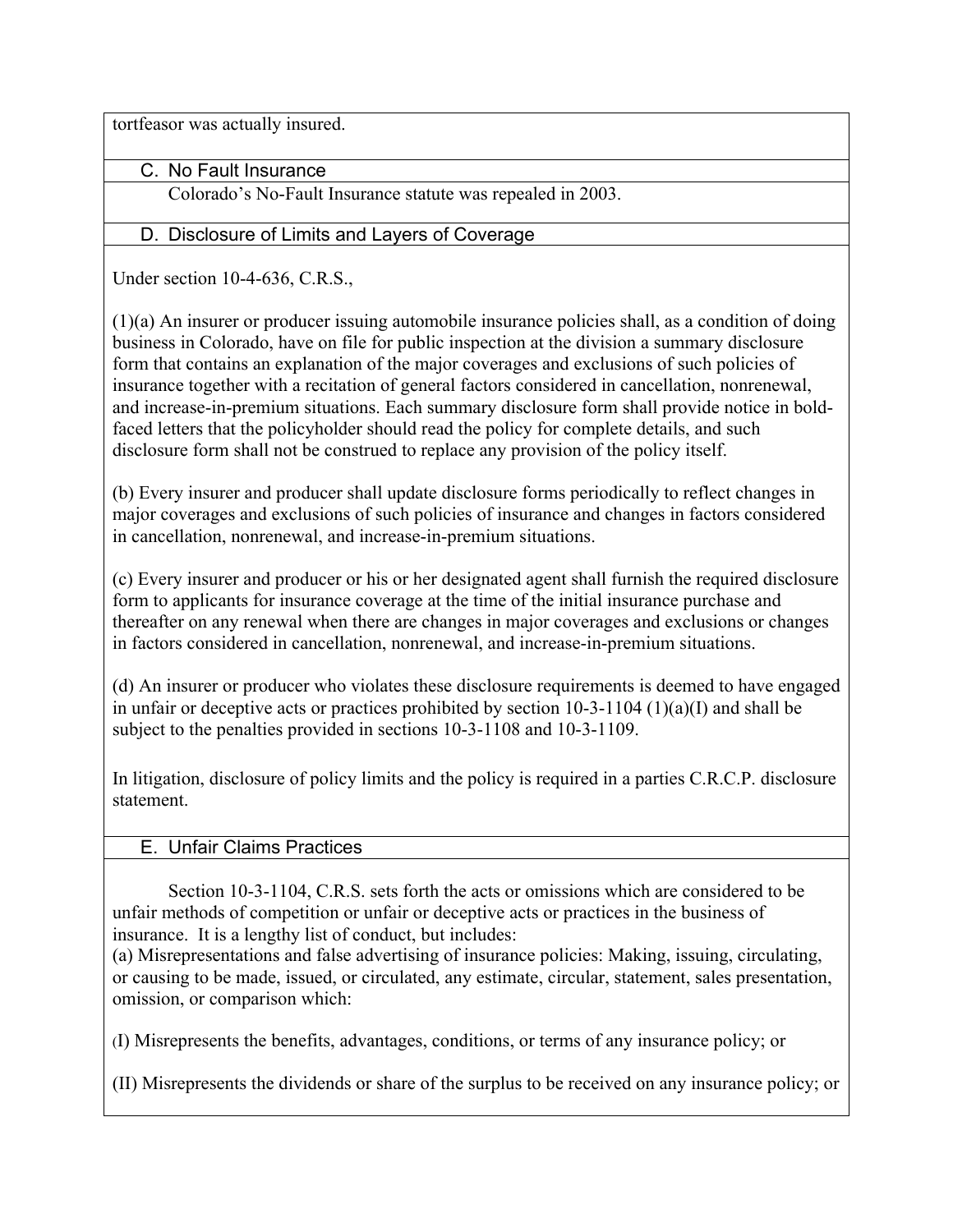(III) Makes any false or misleading statements as to the dividends or share of surplus previously paid on any insurance policy; or

(IV) Is misleading or is a misrepresentation as to the financial condition of any person, or as to the legal reserve system upon which any life insurer operates; or

(V) Uses any name or title of any insurance policy or class of insurance policies misrepresenting the true nature thereof; or

(VI) Is a misrepresentation for the purpose of inducing or tending to induce the lapse, forfeiture, exchange, conversion, or surrender of any insurance policy; or

(VII) Is a misrepresentation for the purpose of effecting a pledge or assignment of or effecting a loan against any insurance policy; or

(VIII) Misrepresents any insurance policy as being a security; or

(b) False information and advertising generally...

### F. Bad Faith Claims

Due to the "special nature of the insurance contract and the relationship which exists between the insurer and the insured," an insurer's breach of the duty of good faith and fair dealing gives rise to a separate cause of action arising in tort. *Car v. United Omaha Life Ins. Co.,* 68 P.3d 462, 466 (Colo. 2003) (citing *Farmers Group, Inc. v. Trimble*, 691 P.2d 1138, 1141 (Colo. 1984) ("*Trimble II*"). The basis for tort liability is the insurer's conduct in unreasonably refusing to pay a claim and failing to act in good faith, not the insured's ultimate financial liability. *Trimble II,* 691 P.2d at 1142. Therefore, the fact that an insurer eventually pays an insured's claims will not prevent the insured from filing suit against the insurer based on its conduct prior to the time of payment.

Claims for bad faith breach of insurance contract arise in first-party and third-party contexts. *See Goodson v. American Standard Ins. Co. of Wisconsin*, 89 P.3d 409, 414 (Colo. 2004). First-party bad faith cases involve an insurance company refusing to make or delaying payments owed directly to its insured under a first-party policy such as life, health, disability, property, fire, or no-fault auto insurance. *Farmers Group, Inc. v. Williams,* 805 P.2d 419, 421 (Colo.1991); John H. Bauman, *Emotional Distress Damages and the Tort of Insurance Bad Faith,* 46 Drake L.Rev. 717, 739 (1998). The insurer's actions expose the insured to being personally liable for the monetary obligations underlying the insured's claims.

 Third-party bad faith arises when an insurance company acts unreasonably in investigating, defending, or settling a claim brought by a third person against its insured under a liability policy. *Williams,* 805 P.2d at 421; Bauman, *supra,* at 746–47. The insurance company's duty of good faith and fair dealing extends only to the insured, not to the third-party. *Lazar v. Riggs,* 79 P.3d 105, 107 (Colo.2003). In the third-party context, an insurance company stands in a position of trust with regard to its insured; a quasi-fiduciary relationship exists between the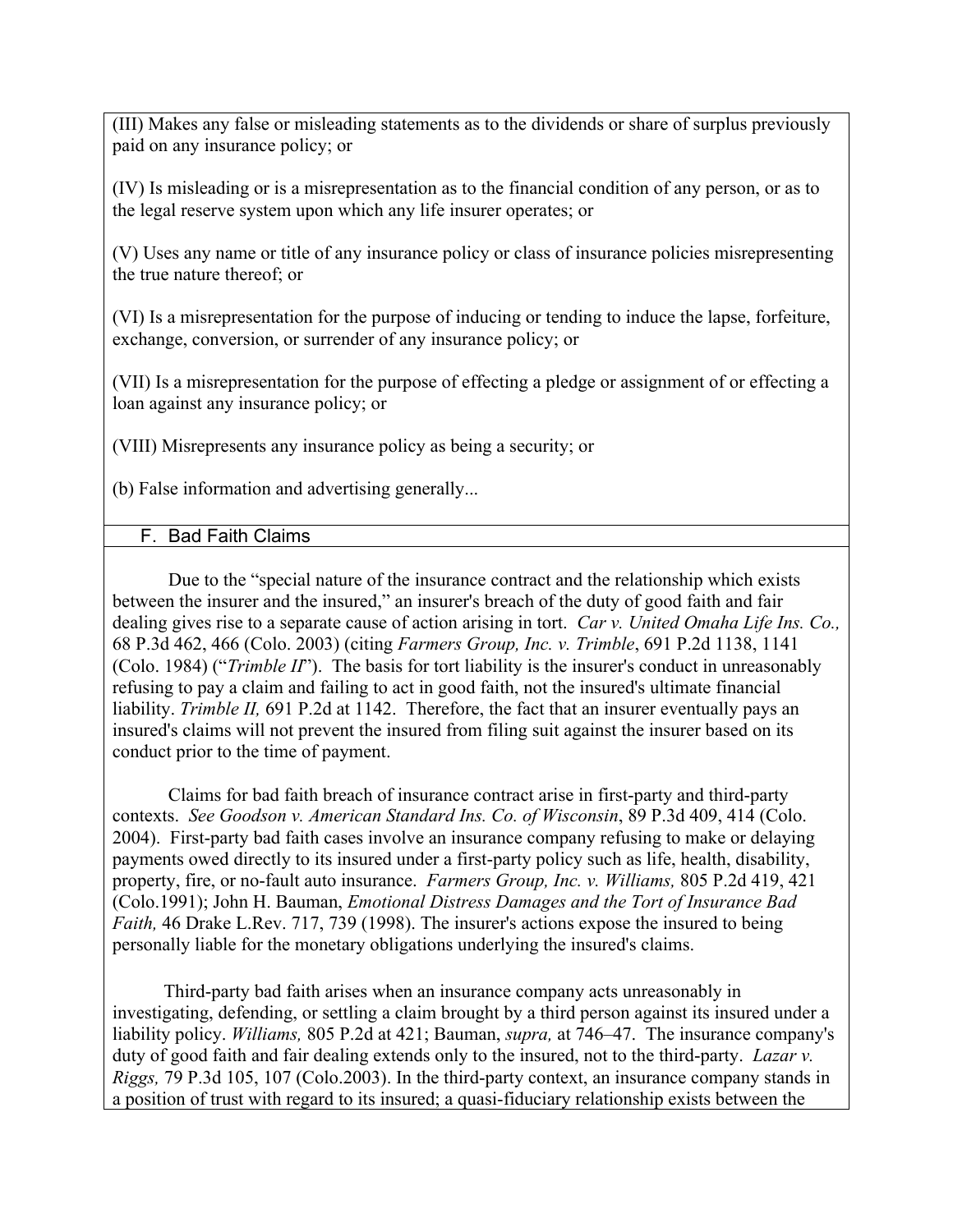insurer and the insured. *Trimble II,* 691 P.2d at 1141.

 An insurer's liability for bad faith breach of insurance contract depends on whether its conduct was appropriate under the circumstances. *Trimble II,* 691 P.2d at 1142; Bauman, supra, at 739. Because of the quasi-fiduciary nature of the insurance relationship in a third-party context, the standard of conduct required of the insurer is characterized by general principles of negligence. *Trimble II,* 691 P.2d at 1142. To establish that the insurer breached its duties of good faith and fair dealing, the insured must show that a reasonable insurer under the circumstances would have paid or otherwise settled the third-party claim. *Trimble II,* 691 P.2d at 1142.

In a first-party context, where the insured has not ceded to the insurer the right to represent his or her interests, there is no quasi-fiduciary duty. *Travelers Ins. Co. v. Savio,* 706 P.2d 1258, 1274 (Colo.1985). Therefore, the standard of conduct is different. In addition to proving that the insurer acted unreasonably under the circumstances, a first-party claimant must prove that the insurer either knowingly or recklessly disregarded the validity of the insured's claim. *Id.* at 1275. This standard of care "reflects a reasonable balance between the right of an insurance carrier to reject a non-compensable claim submitted by its insured and the obligation of such carrier to investigate and ultimately approve a valid claim." *Id.*

The reasonableness of the insurer's conduct must be determined objectively, based on proof of industry standards. *Id.* The aid of expert witnesses is often required in order to establish objective evidence of industry standards. *See Redden v. SCI Colorado Funeral Services, Inc.,* 38 P.3d 75, 81 (Colo.2001) (stating that in most cases of professional negligence the applicable standard must be established by expert testimony because it is not within the common knowledge and experience of ordinary persons).

### G. Coverage – Duty of Insured

Insureds have a duty to read their insurance policy. Thus the doctrine of reasonable expectations is inapplicable where the policy's terms are clear and unambiguous. *See Spaur v. Allstate Ins. Co.*, 942 P.2d 1261, 1266 (Colo. App. 1996).

The right to recover under an insurance policy may be forfeited only when, in violation of a policy provision, the insured fails to cooperate with the insurer in some material and substantial respect. *State Farm Mut. Auto. Ins. Co. v. Secrist*, 33 P.3d 1272, 1275 (Colo. App. 2001). The failure to cooperate is abreach only if material and substantial disadvantage to the insurer is proved. *Ahmadi v. Allstate Ins. Co.*, 22 P.3d 576 (Colo. App. 2001).

The purpose of a cooperation clause is to protect the insurer in its defense of claims by obligating the insured not to take any action intentionally and deliberately that would have a substantial, adverse effect on the insurer's defense, settlement, or other handling of the claim. *See Secrist, supra.*

#### H. Fellow Employee Exclusions